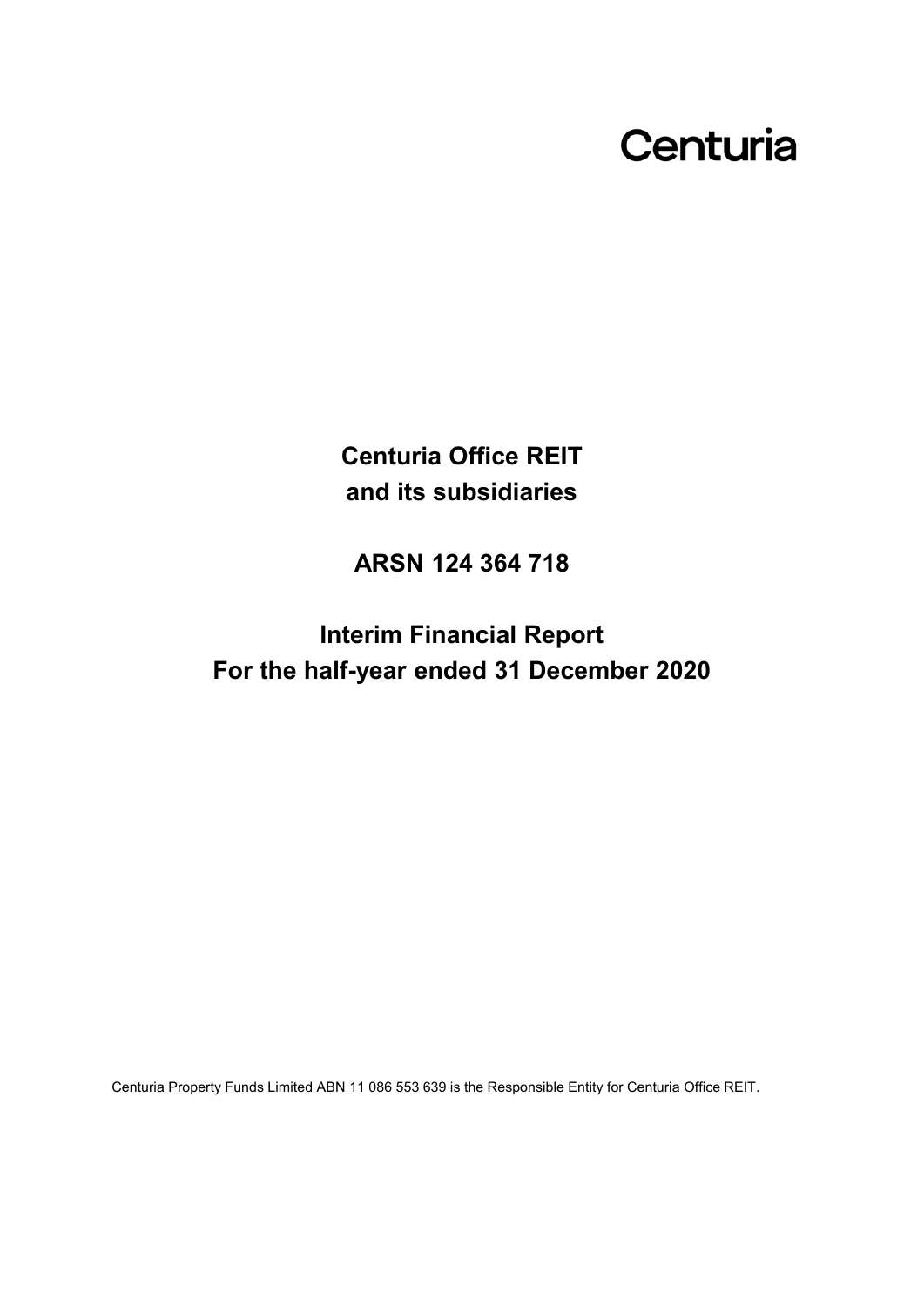# **Centuria Office REIT Table of contents**

## **For the half-year ended 31 December 2020**

|                                    | Page |
|------------------------------------|------|
| Directors' report                  |      |
| Auditor's Independence Declaration | .5   |
| Interim financial report           | 6    |
| Directors' declaration             | 24   |
| Independent auditor's review       | 25   |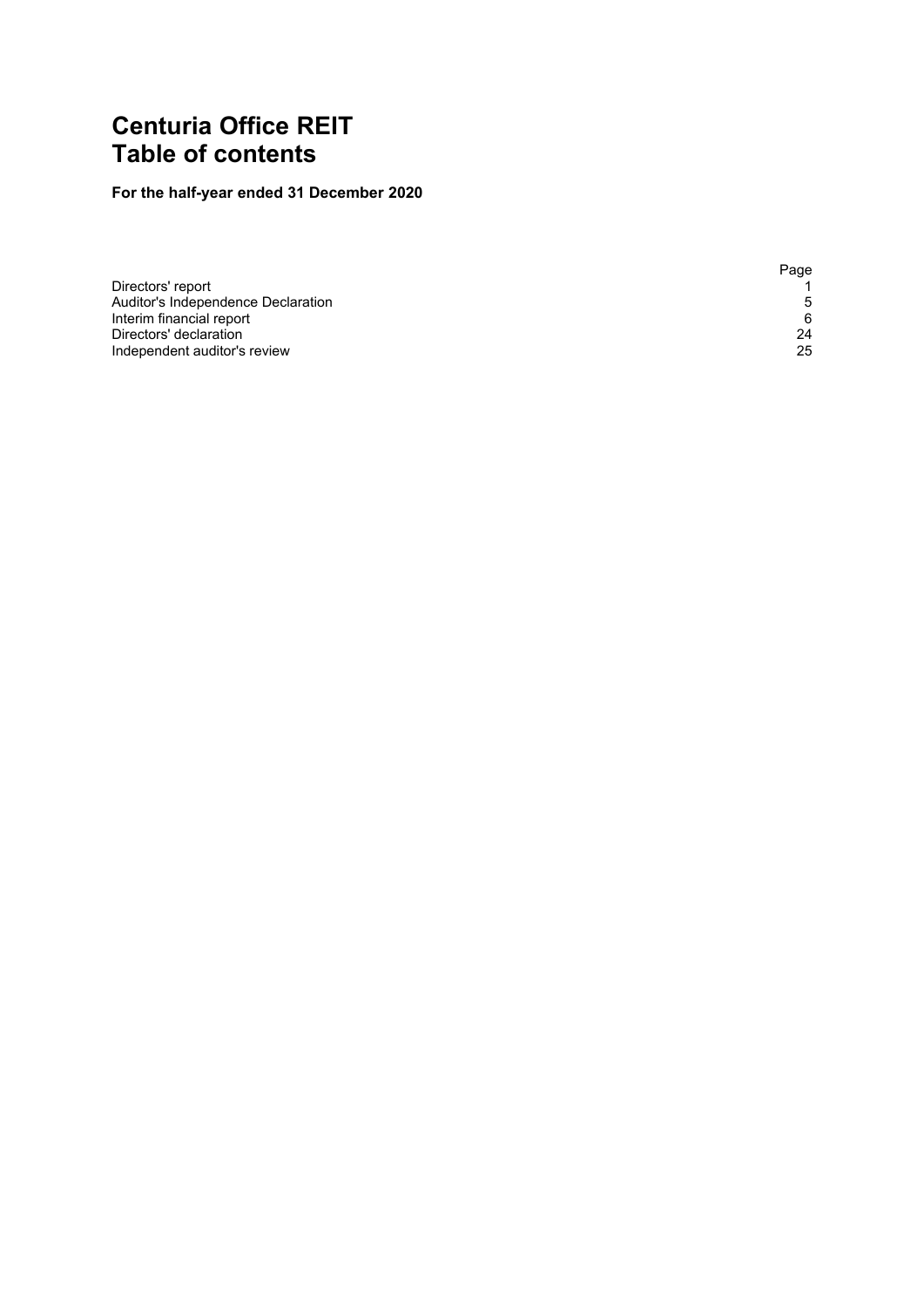# <span id="page-2-0"></span>**Directors' report**

#### **For the half-year ended 31 December 2020**

The directors of Centuria Property Funds Limited, the Responsible Entity of Centuria Office REIT ('COF') present their report, together with the consolidated interim financial report of the Trust and its subsidiaries ('the Trust') for the half-year ended 31 December 2020 and the independent auditor's review report thereon.

#### **Directors of the Responsible Entity**

The directors of Centuria Property Funds Limited during or since the end of the half-year are:

| Name               | Appointed   | <b>Resigned</b> | Directorship of other listed companies |
|--------------------|-------------|-----------------|----------------------------------------|
| Peter Done         | 5 Dec 2007  |                 | Centuria Capital Limited               |
| Matthew Hardy      | 4 Jul 2013  |                 |                                        |
| Darren Collins     | 10 Mar 2015 |                 |                                        |
| Nicholas Collishaw | 1 Oct 2017  |                 | Centuria Capital Limited               |
|                    |             |                 | Redcape Hotel Group Management Ltd     |
| Roger Dobson       | 1 Oct 2017  | 29 Jul 2020     |                                        |

The company secretary of Centuria Property Funds Limited during or since the end of the financial year is:

| <b>Name</b>  | <b>Appointed</b> |
|--------------|------------------|
| Anna Kovarik | 5 Jul 2018       |

Roger Dobson has resigned from the board of the Responsible Entity, Centuria Property Funds Limited effective 29 July 2020. His position will not be replaced.

Refer to Note D2 of the interim financial report for director's units holding in the Trust.

No director holds a right or option over interests in the Trust. No options over any issued or unissued units in the Trust have been issued to any director.

There are no contracts to which any director is a party to under which a director is entitled to a benefit and/or confers a right to call for or be delivered interests in the Trust.

#### **Principal activities**

The Trust is a registered managed investment scheme domiciled in Australia.

The principal activity of the Trust was investment in commercial office property within Australia. There have been no significant changes in the nature of the Trust's activities since the date of the Trust's establishment

The Trust did not have any employees during the half-year.

#### **Significant change in the state of affairs**

In the opinion of the Responsible Entity there were no significant changes in the state of affairs of the Trust that occurred during the half-year.

#### **Review of operations**

#### *Results*

The results of the operations of the Trust are disclosed in the consolidated interim statement of profit or loss and other comprehensive income of this interim financial report. The Trust's profit for the half-year ended 31 December 2020 was \$21,542,000 (31 December 2019: \$24,697,000 profit).

The Trust's Net Tangible Assets ('NTA') have reduced 4 cents per unit or 1.6% to \$2.45 as at 31 December 2020 (30 June 2020: \$2.49 per unit).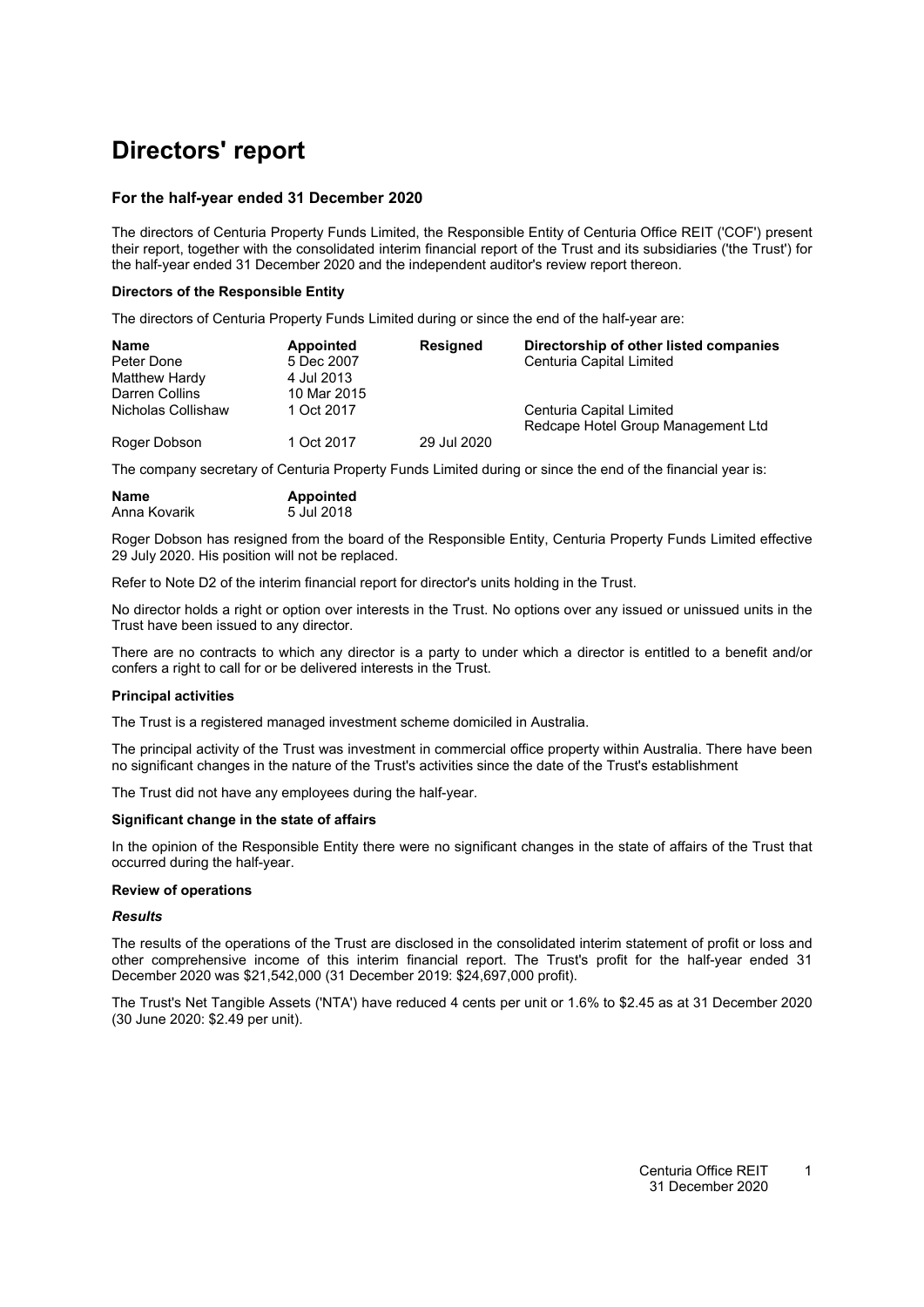#### **Review of operations (continued)**

#### *Results (continued)*

The current period results have been affected by the COVID-19 pandemic. On 7 April 2020, the government announced a National Cabinet Mandatory Code of Conduct ('the Code'). The Code applies to all qualifying tenancies that are suffering financial stress or hardship as a result of the COVID-19 pandemic. The Trust continues to apply the Code and has, where appropriate, granted applicable tenants rent relief packages to alleviate the impacts of the COVID-19 pandemic in the form of rent waivers or deferrals. The background and impact on the interim financial statements are outlined in Note A2.

#### *Investment property valuations*

The total value of the Trust's portfolio as at 31 December 2020 was \$2,064 million (30 June 2020: \$2,086 million).

The weighted average capitalisation rate for the portfolio is 5.91% after excluding the held for sale asset 465 Victoria Ave, Chatswood NSW 31 December 2020 (30 June 2020: 5.93%).

The COVID-19 pandemic has given rise to uncertainty in the market which may have an impact on key drivers of property valuations. For the half-year ended 31 December 2020, the Trust has engaged external valuers to assess the valuations of 13 of its properties across the portfolio representing 59% of the portfolio value.

#### *Leasing and occupancy*

The Trust secured 28,306 sqm of leases across 31 transactions for the half-year ended 31 December 2020. This represented 9.3% of the portfolio's net lettable area.

At 31 December 2020 the Trust's portfolio was 91.5% occupied with a WALE of 4.5 years. As at 31 December 2020, FY21 lease expiries represent 4.3% of portfolio income.

#### *Capital management*

As at 31 December 2020, the Trust had a multi-bank debt facility totalling \$880.0 million (30 June 2020: \$880.0 million) with a weighted average expiry of 2.8 years (30 June 2020: 3.4 years). Drawn borrowings totalled \$749.0 million (30 June 2020: \$749.0 million), with an all in interest cost of 2.2**%** (30 June 2020: 2.2%) and 75% of the drawn debt hedged (30 June 2020: 75%). The Trust's gearing at 31 December 2020 was 34.7% (30 June 2020: 34.5%).

#### *Outlook*

The Responsible Entity's strategy and ongoing focus remains unchanged. The Responsible Entity continues to focus on actively managing the Trust's portfolio, with an emphasis on tenant retention to ensure income and occupancy are maximised. This is coupled with the ongoing strategy to acquire quality 'fit for purpose' office real estate assets delivering quality and sustainable income streams.

The Responsible Entity confirms FFO guidance for the year ending 30 June 2021 is expected to be in the range of 19.4 - 19.9 cpu.

The 2021 financial year distribution guidance is 16.5 cpu which will be paid in equal quarterly instalments.

#### *Distributions*

Distributions paid or payable in respect of the half-year were:

|                   | 31 December 2020 |        | 31 December 2019 |        |
|-------------------|------------------|--------|------------------|--------|
|                   | Cents per unit   | \$'000 | Cents per unit   | \$'000 |
| September quarter | 4.125            | 21.224 | 4.450            | 15,855 |
| December quarter  | 4.125            | 21.224 | 4.450            | 22,839 |
| Total             | 8.250            | 42.448 | 8.900            | 38.694 |

Key dates in connection with the December quarter distribution are: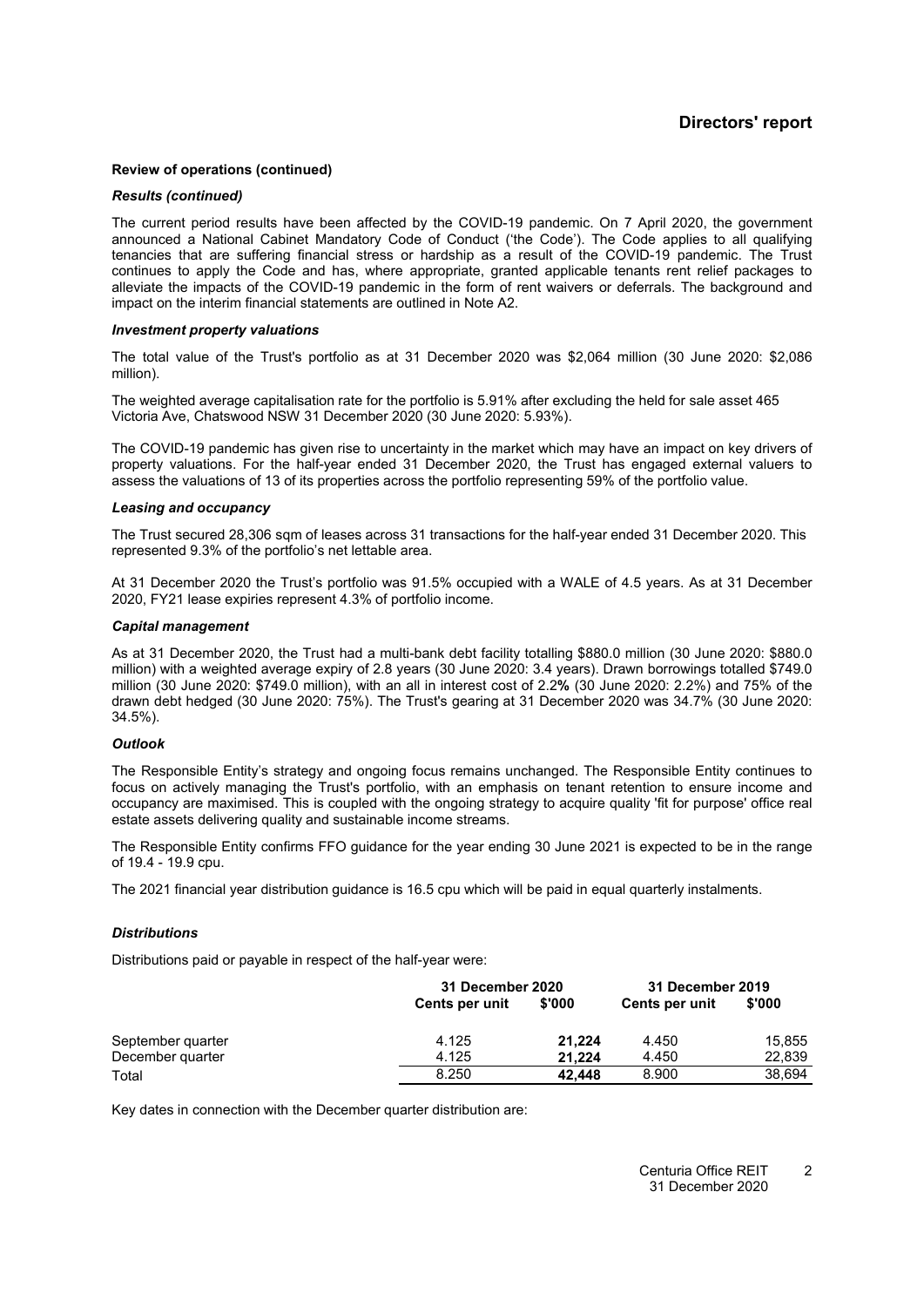#### **Review of operations (continued)**

#### *Distributions (continued)*

| Event                       | <b>Date</b> |
|-----------------------------|-------------|
| <b>Ex-distribution date</b> | 30 Dec 2020 |
| Record date                 | 31 Dec 2020 |
| Distribution payment date   | 28 Jan 2021 |

The Funds From Operations (FFO) for the half-year ended 31 December 2020 was \$57.7 million. This was a 47.8% increase to the prior half-year which was driven by the incremental earnings from acquisitions made in the previous half-year and the Foxtel lease surrender at 35 Robina Town Centre Drive, Robina QLD.

For the half-year ended 31 December 2020, a distribution of 8.25 cpu was declared, compared to 11.2 cents of FFO per weighted average unit, which represents a payout ratio of 74%.

The following table provides a reconciliation from the consolidated interim statement of profit or loss and other comprehensive income to the FFO for the half-year:

|                                                       | 31 December 2020 31 December 2019<br>\$'000 | \$'000   |
|-------------------------------------------------------|---------------------------------------------|----------|
| Net profit for the period                             | 21,542                                      | 24,697   |
| <b>Adjustments:</b>                                   |                                             |          |
| Loss on fair value of investment properties           | 30.192                                      | 11,897   |
| Realised/unrealised loss on fair value of derivatives | 37                                          | 448      |
| Rent free and abatement                               | 4.746                                       | 3.489    |
| Straight-lining of rental income                      | (1,948)                                     | (2, 406) |
| Amortisation of incentives and leasing fees           | 3.149                                       | 879      |
| Interest adjustments for AASB 16                      | (30)                                        | (28)     |
| <b>Transaction costs</b>                              |                                             | 46       |
| <b>Funds From Operations</b>                          | 57,688                                      | 39,022   |

#### *Distribution reinvestment plan*

The Trust did not activate the Distribution Reinvestment Plan ('DRP') during the half-year ended 31 December 2020.

#### **Events subsequent to balance date**

On 1 February 2021, settlement occurred for the disposal of the Trust's 25% share of 465 Victoria Avenue, Chatswood NSW for \$44.7 million excluding transaction costs.

Since balance date, the COVID-19 pandemic has continued to evolve and may have an impact on specific areas of judgement required for preparing these financial statements.

The Trust has continued to re-evaluate the significant inputs used to drive property valuations and recoverability of tenant arrears on a regular basis as detailed in Note [C1.](#page-12-0)

Based on these evaluations, the Trust has determined there are no material events which would give rise to an adjustment.

#### **Auditor's independence declaration**

The auditor's independence declaration required under Section 307C of the Corporations Act 2001 is set out on page 5 and forms part of the Directors' report for half-year ended 31 December 2020.

#### **Rounding of amounts**

The Trust is an entity of the kind referred to in ASIC Corporations (Rounding in Financials/Directors' Reports) Instrument 2016/191, related to the 'rounding off' of amounts in the Directors' report and interim financial report.

Amounts in the Directors' report and interim financial report have been rounded off, in accordance with the instrument, to the nearest thousand dollars, unless otherwise indicated.

> Centuria Office REIT 31 December 2020 3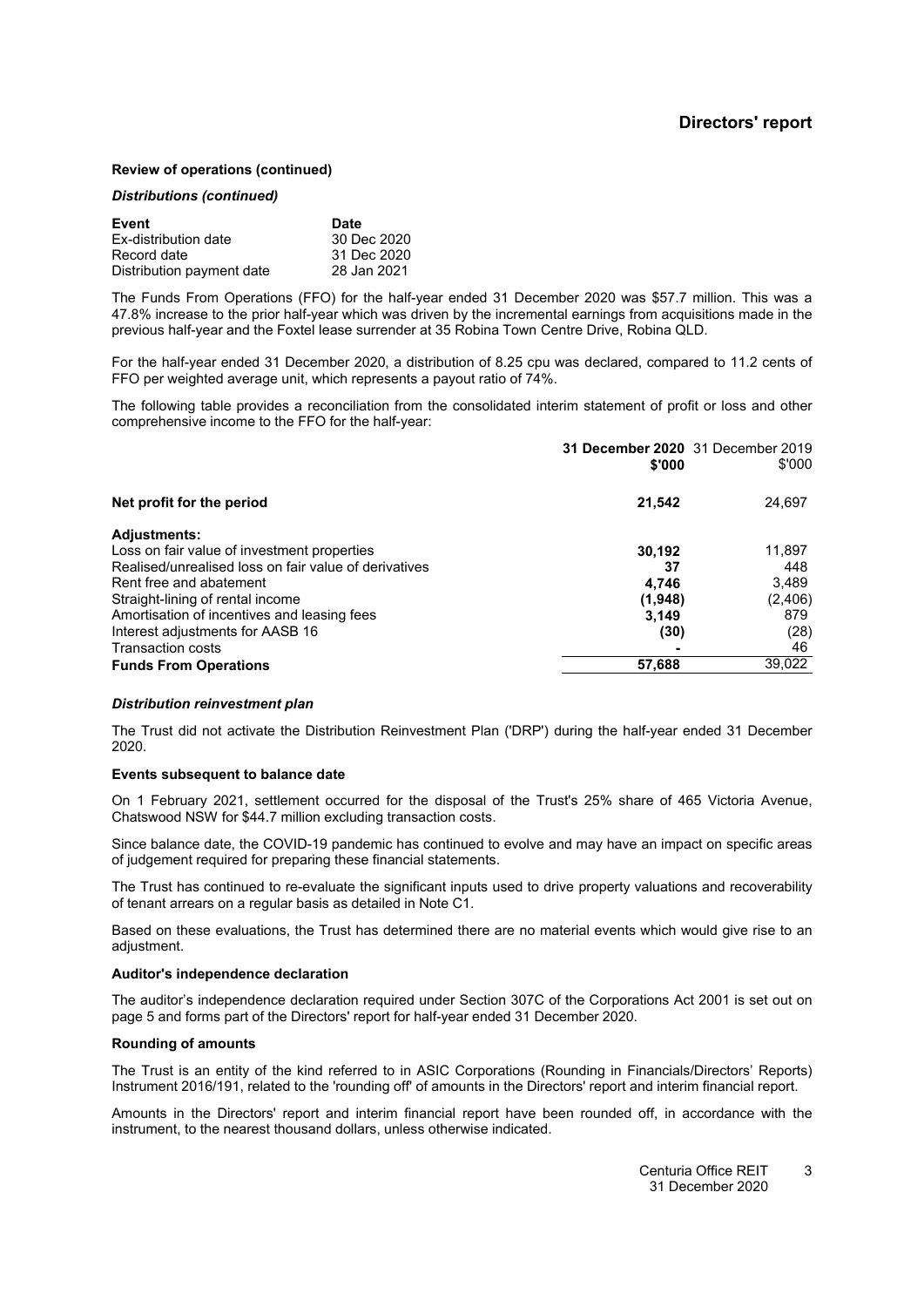### **Directors' report**

#### **Rounding of amounts (continued)**

This report is made in accordance with a resolution of Directors.

Pal

Peter Done Director

 $\mathcal{A}_{2}$ 

Matthew Hardy Director

Sydney 4 February 2021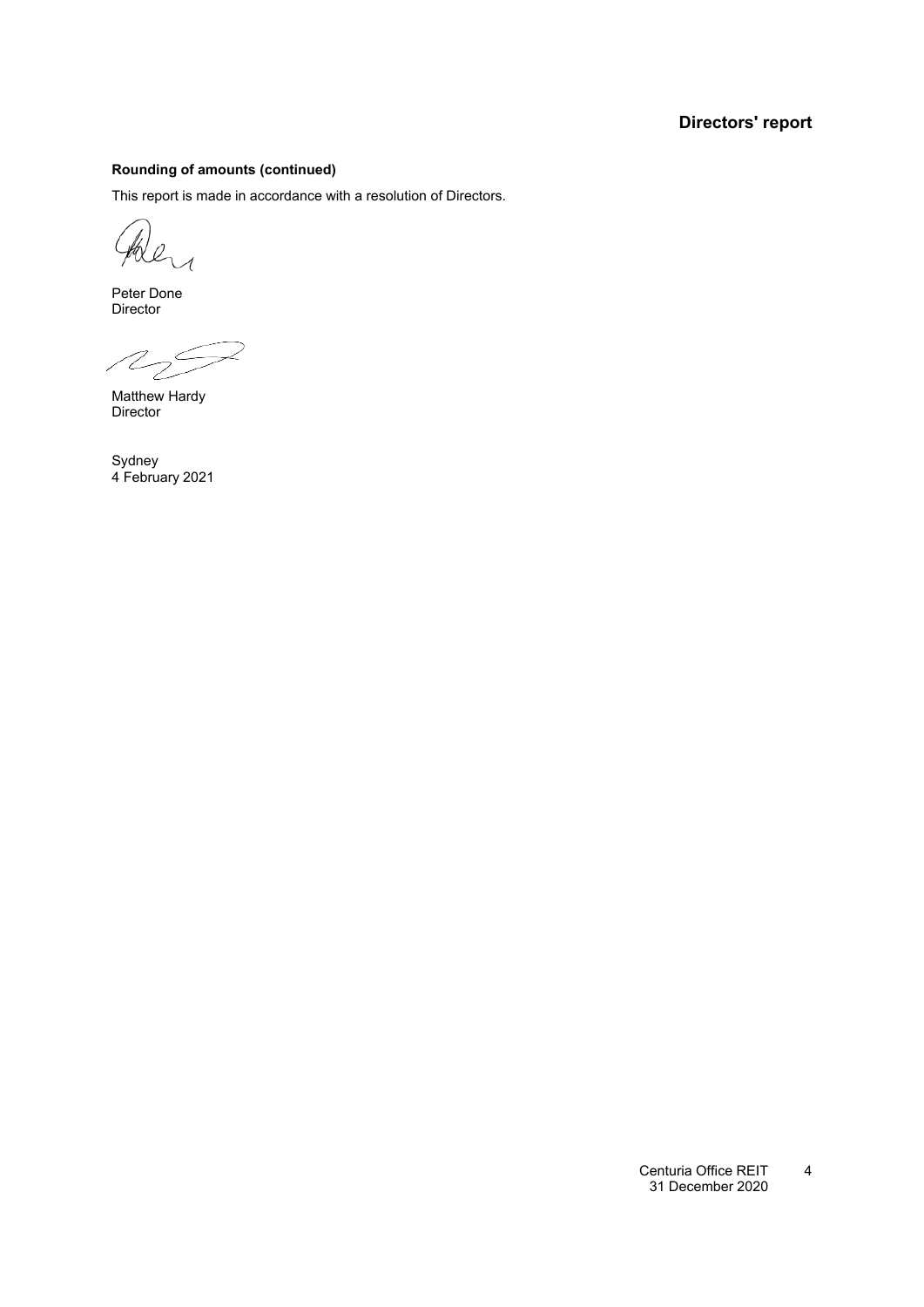

# Lead Auditor's Independence Declaration under Section 307C of the Corporations Act 2001

### To the Directors of Centuria Property Funds Limited, the Responsible Entity of Centuria Office REIT

I declare that, to the best of my knowledge and belief, in relation to the review of Centuria Office REIT for the half-year ended 31 December 2020 there have been:

 $\int \int \lambda \, d\mu$ 

- i. no contraventions of the auditor independence requirements as set out in the Corporations Act 2001 in relation to the review; and
- ii. no contraventions of any applicable code of professional conduct in relation to the review.

KPMG

KPMG Peter Zabaks Partner Sydney

4 February 2021

KPMG, an Australian partnership and a member firm of the KPMG global organisation of independent member firms affiliated with KPMG International Limited, a private English company limited by guarantee. All rights reserved. The KPMG name and logo are trademarks used under license by the independent member firms of the KPMG global organisation. Liability limited by a scheme approved under Professional Standards Legislation.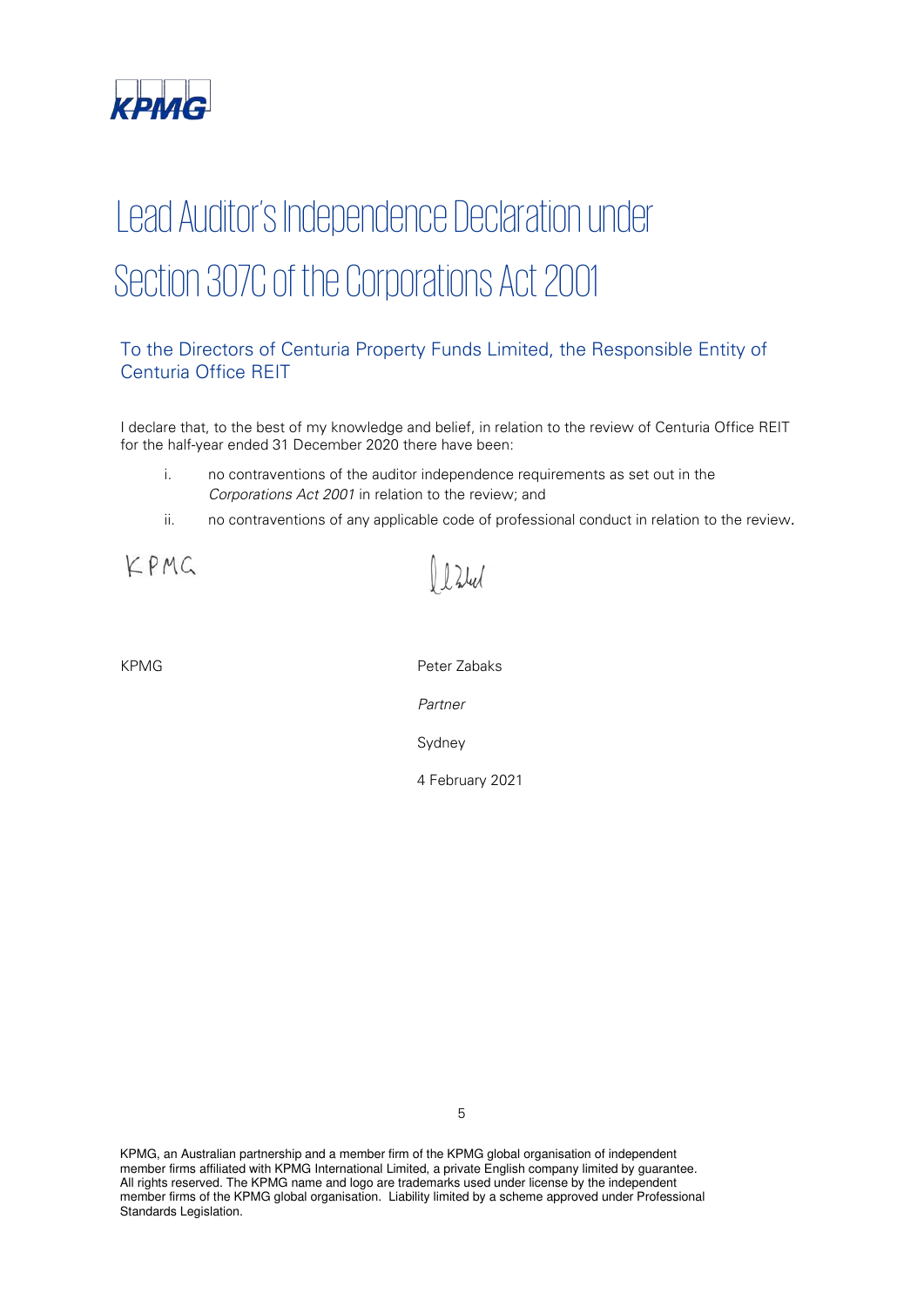# <span id="page-7-0"></span>**Centuria Office REIT Interim Financial Report**

**For the half-year ended 31 December 2020**

| <b>Contents</b>                                                                 | Page |
|---------------------------------------------------------------------------------|------|
| Consolidated interim statement of profit or loss and other comprehensive income |      |
| Consolidated interim statement of financial position                            | 8    |
| Consolidated interim statement of changes in equity                             | 9    |
| Consolidated interim statement of cash flows                                    | 10   |
| Condensed notes to the interim financial report                                 | 11   |
| A About the report                                                              | 11   |
| A1 General information                                                          | 11   |
| A2 COVID-19 Pandemic                                                            | 11   |
| A3 Significant accounting policies                                              | 13   |
| A4 Segment reporting                                                            | 13   |
| <b>B</b> Trust performance                                                      | 14   |
| <b>B1 Distributions</b>                                                         | 14   |
| <b>B2</b> Rental income                                                         | 14   |
| <b>B3</b> Finance costs                                                         | 14   |
| C Trust's assets and liabilities                                                | 15   |
| C1 Investment properties                                                        | 15   |
| C <sub>2</sub> Investment properties classified as held for sale                | 19   |
| C3 Borrowings                                                                   | 19   |
| C4 Issued capital                                                               | 20   |
| D Other notes                                                                   | 21   |
| D1 Fair value of financial instruments                                          | 21   |
| D <sub>2</sub> Related parties                                                  | 21   |
| D3 Events subsequent to reporting date                                          | 23   |
| Directors' declaration                                                          | 24   |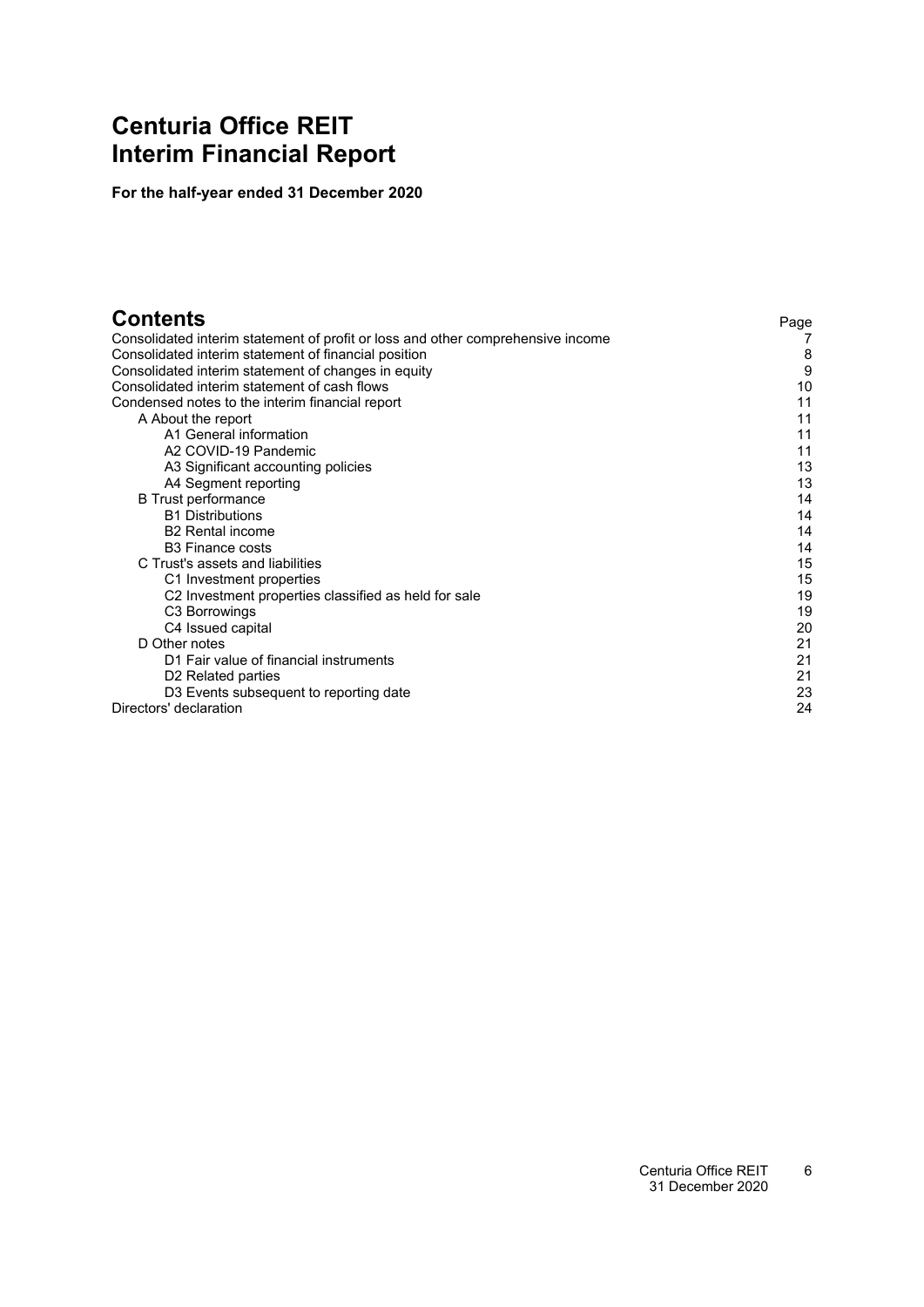# <span id="page-8-0"></span>**Consolidated interim statement of profit or loss and other comprehensive income**

### **For the half-year ended 31 December 2020**

|                                                                                          | <b>Note</b>    | 31 December 2020 31 December 2019<br>\$'000 | \$'000    |
|------------------------------------------------------------------------------------------|----------------|---------------------------------------------|-----------|
| <b>Revenue</b>                                                                           |                |                                             |           |
| Rent and recoverable outgoings                                                           | <b>B2</b>      | 91,669                                      | 66,346    |
| <b>Total revenue</b>                                                                     |                | 91,669                                      | 66,346    |
| <b>Other income</b>                                                                      |                |                                             |           |
| Interest income                                                                          |                | 6                                           | 86        |
| <b>Total revenue</b>                                                                     |                | 91,675                                      | 66,432    |
| <b>Expenses</b>                                                                          |                |                                             |           |
| Loss/(gain) on fair value of investment properties                                       |                | 30,192                                      | 11,897    |
| Rates, taxes and other property outgoings                                                |                | 20,666                                      | 15,516    |
| Finance costs                                                                            | B <sub>3</sub> | 9,237                                       | 8,733     |
| Management fees                                                                          | D <sub>2</sub> | 5,860                                       | 4,142     |
| Other expenses                                                                           |                | 2,972                                       | 953       |
| Rental waivers and ECL expense<br>Loss on fair value of derivative financial instruments |                | 1,169                                       |           |
| <b>Transaction costs</b>                                                                 |                | 37                                          | 448<br>46 |
| <b>Total expenses</b>                                                                    |                | 70,133                                      | 41,735    |
| Net profit for the period                                                                |                | 21,542                                      | 24,697    |
| Other comprehensive income                                                               |                |                                             |           |
| Other comprehensive income for the period                                                |                |                                             |           |
| Total comprehensive income for the period                                                |                | 21,542                                      | 24,697    |
| Basic and diluted earnings per unit                                                      |                |                                             |           |
| Units on issue (cents per unit)                                                          |                | 4.19                                        | 4.81      |

The above consolidated interim statement of profit or loss and other comprehensive income should be read in *conjunction with the accompanying notes.*

> Centuria Office REIT 31 December 2020 7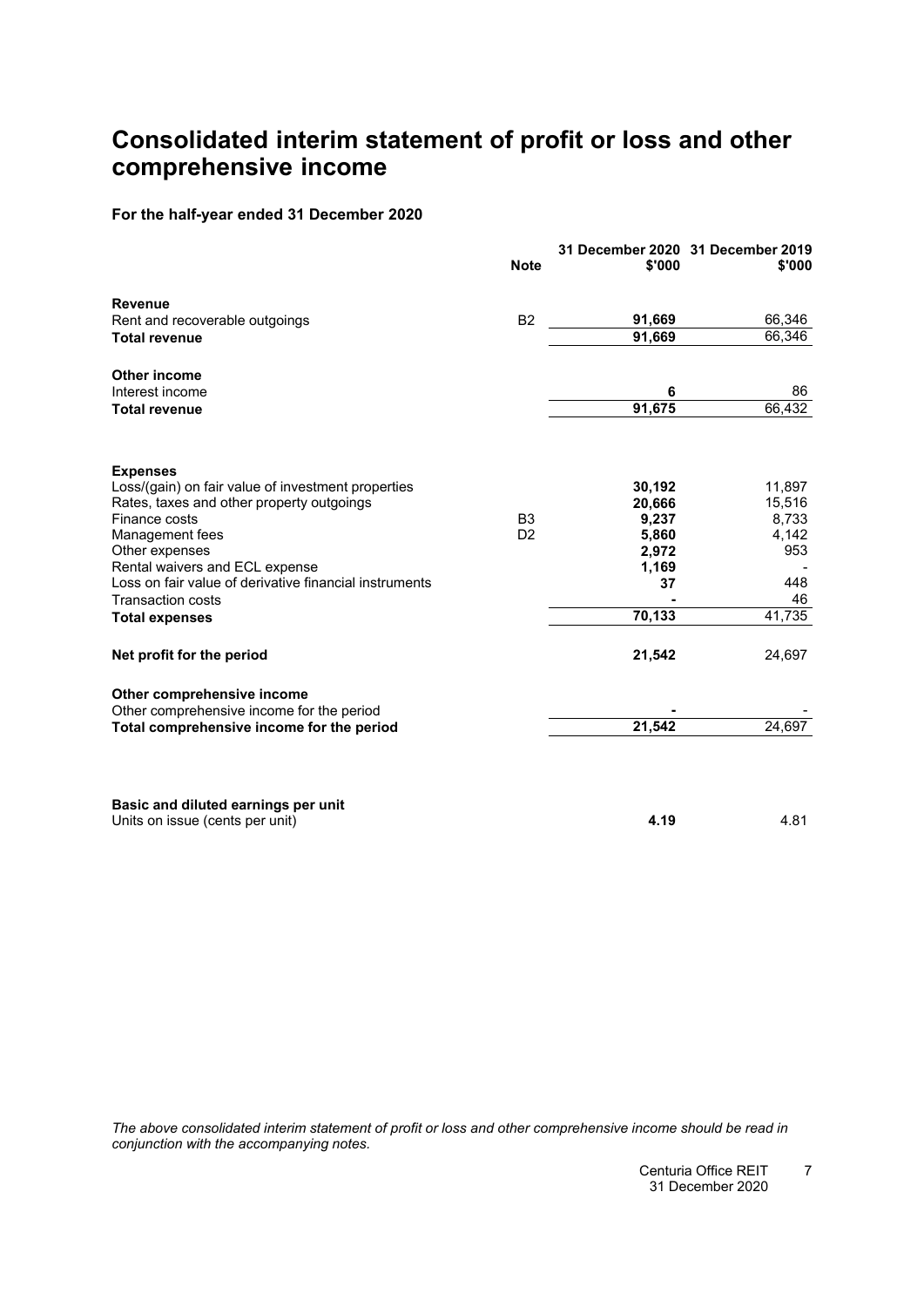# <span id="page-9-0"></span>**Consolidated interim statement of financial position**

### **As at 31 December 2020**

|                                      | <b>Note</b>    | 31 December 2020<br>\$'000 | 30 June 2020<br>\$'000 |
|--------------------------------------|----------------|----------------------------|------------------------|
| Assets                               |                |                            |                        |
| <b>Current assets</b>                |                |                            |                        |
| Cash and cash equivalents            |                | 32,274                     | 28,809                 |
| Other assets                         |                | 2,592                      | 1,536                  |
| Trade and other receivables          |                | 4,234                      | 3,263                  |
| Investment properties held for sale  | C <sub>2</sub> | 44,700                     |                        |
| <b>Total current assets</b>          |                | 83,800                     | 33,608                 |
| <b>Non-current assets</b>            |                |                            |                        |
| Investment properties                | C <sub>1</sub> | 2,019,671                  | 2,085,650              |
| <b>Total non-current assets</b>      |                | 2,019,671                  | 2,085,650              |
| <b>Total assets</b>                  |                | 2,103,471                  | 2,119,258              |
| <b>Liabilities</b>                   |                |                            |                        |
| <b>Current liabilities</b>           |                |                            |                        |
| Trade and other payables             |                | 28,801                     | 22,260                 |
| Distributions payable                |                | 21,224                     | 22,896                 |
| <b>Total current liabilities</b>     |                | 50,025                     | 45,156                 |
| <b>Non-current liabilities</b>       |                |                            |                        |
| Borrowings                           | C <sub>3</sub> | 746,614                    | 746,372                |
| Lease liability                      |                | 32,693                     | 32,722                 |
| Derivative financial instruments     | D <sub>1</sub> | 12,093                     | 12,056                 |
| <b>Total non-current liabilities</b> |                | 791,400                    | 791,150                |
| <b>Total liabilities</b>             |                | 841,425                    | 836,306                |
| <b>Net assets</b>                    |                | 1,262,046                  | 1,282,952              |
| <b>Equity</b>                        |                |                            |                        |
| Issued capital                       | C <sub>4</sub> | 1,283,138                  | 1,283,138              |
| <b>Accumulated losses</b>            |                | (21, 092)                  | (186)                  |
| <b>Total equity</b>                  |                | 1,262,046                  | 1,282,952              |
|                                      |                |                            |                        |

*The above consolidated interim statement of financial position should be read in conjunction with the accompanying notes.*

> Centuria Office REIT 31 December 2020 8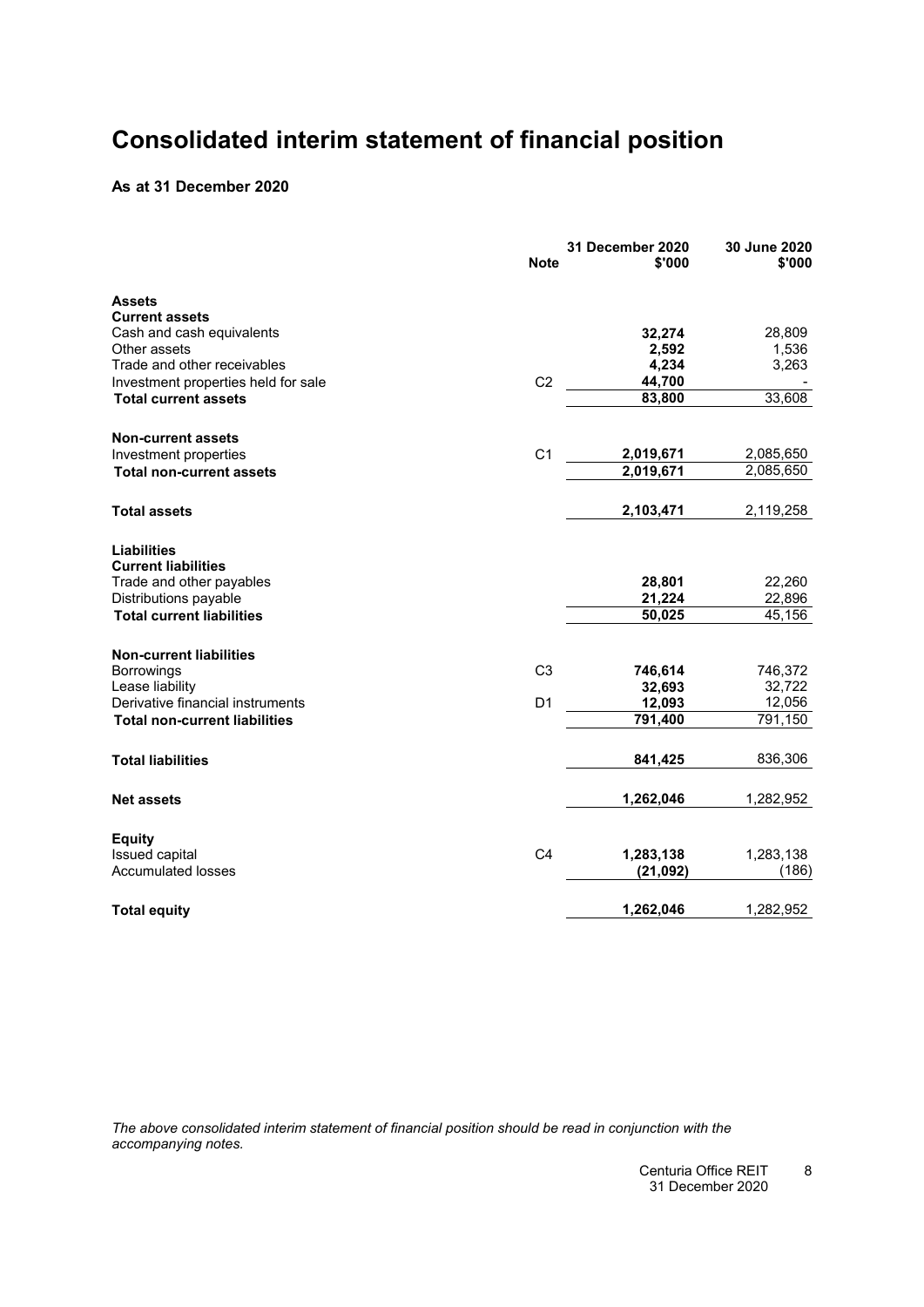# <span id="page-10-0"></span>**Consolidated interim statement of changes in equity**

### **For the half-year ended 31 December 2020**

|                                                                         |             | <b>Issued capital</b> | <b>Retained</b><br>earnings/<br>(Accumulated<br>losses) | Total<br>equity        |
|-------------------------------------------------------------------------|-------------|-----------------------|---------------------------------------------------------|------------------------|
|                                                                         | <b>Note</b> | \$'000                | \$'000                                                  | \$'000                 |
| Balance at 1 July 2019                                                  |             | 833,320               | 61,248                                                  | 894,568                |
| Net profit for the period                                               |             |                       | 24,697                                                  | 24,697                 |
| Other comprehensive income<br>Total comprehensive income for the period |             |                       | 24,697                                                  | 24,697                 |
| Units issued                                                            |             | 457,503<br>(11, 513)  |                                                         | 457,503                |
| Equity raising costs<br>Distributions provided for or paid              | <b>B1</b>   |                       | (38, 694)                                               | (11, 513)<br>(38, 694) |
| Balance at 31 December 2019                                             |             | 1,279,310             | 47,251                                                  | 1,326,561              |
|                                                                         |             |                       |                                                         |                        |
| Balance at 1 July 2020                                                  |             | 1,283,138             | (186)                                                   | 1,282,952              |
| Net profit for the period                                               |             |                       | 21,542                                                  | 21,542                 |
| Total comprehensive income for the period                               |             |                       | 21,542                                                  | 21,542                 |
| Distributions provided for or paid                                      | <b>B1</b>   |                       | (42,448)                                                | (42,448)               |
| Balance at 31 December 2020                                             |             | 1,283,138             | (21,092)                                                | 1,262,046              |

*The above consolidated interim statement of changes in equity should be read in conjunction with the accompanying notes.*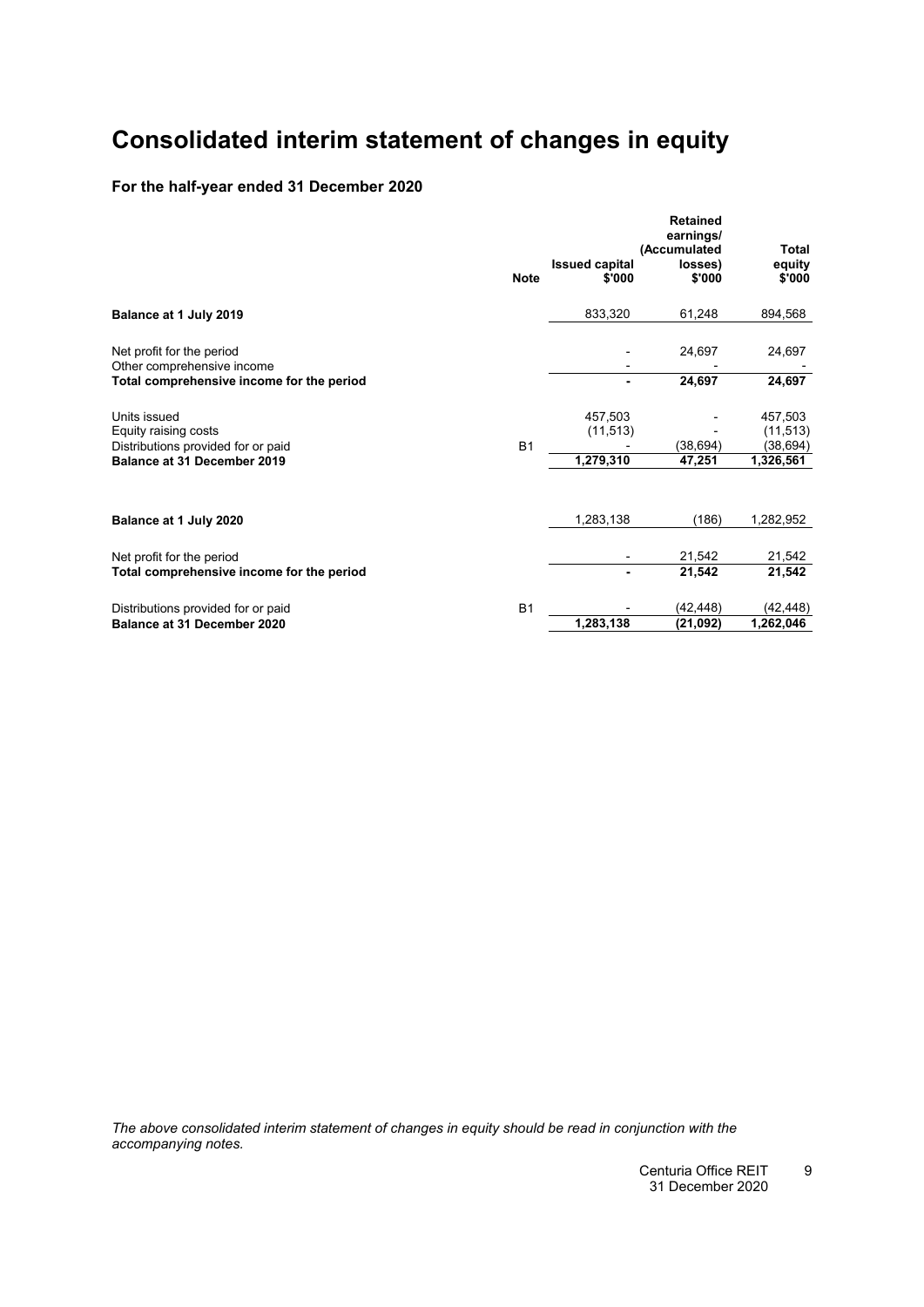# <span id="page-11-0"></span>**Consolidated interim statement of cash flows**

### **For the half-year ended 31 December 2020**

|                                                            | <b>Note</b> | \$'000    | 31 December 2020 31 December 2019<br>\$'000 |
|------------------------------------------------------------|-------------|-----------|---------------------------------------------|
| Cash flows from operating activities                       |             |           |                                             |
| Receipts from customers                                    |             | 105,446   | 74,860                                      |
| Payments to suppliers                                      |             | (36, 409) | (21, 015)                                   |
| Interest received                                          |             | 6         | 86                                          |
| Interest paid                                              |             | (7, 824)  | (7, 432)                                    |
| Net cash generated by operating activities                 |             | 61,219    | 46,499                                      |
| Cash flows from investing activities                       |             |           |                                             |
| Payments for investment properties                         |             | (13, 590) | (669,886)                                   |
| Net cash used in investing activities                      |             | (13,590)  | (669,886)                                   |
| Cash flows from financing activities                       |             |           |                                             |
| Distribution paid                                          |             | (44, 120) | (31, 382)                                   |
| Proceeds from borrowings                                   |             |           | 235,000                                     |
| Payments for borrowing costs                               |             | (44)      | (1, 145)                                    |
| Payments for derivative financial instruments              |             |           | (5,930)                                     |
| Proceeds from issue of units                               |             |           | 457,503                                     |
| Equity issue costs                                         |             |           | (11, 513)                                   |
| Net cash (used in)/generated by financing activities       |             | (44,164)  | 642,533                                     |
| Net increase in cash and cash equivalents                  |             | 3,465     | 19,146                                      |
| Cash and cash equivalents at beginning of financial period |             | 28,809    | 17,546                                      |
| Cash and cash equivalents at end of period                 |             | 32,274    | 36,692                                      |

*The above consolidated interim statement of cash flows should be read in conjunction with the accompanying notes.*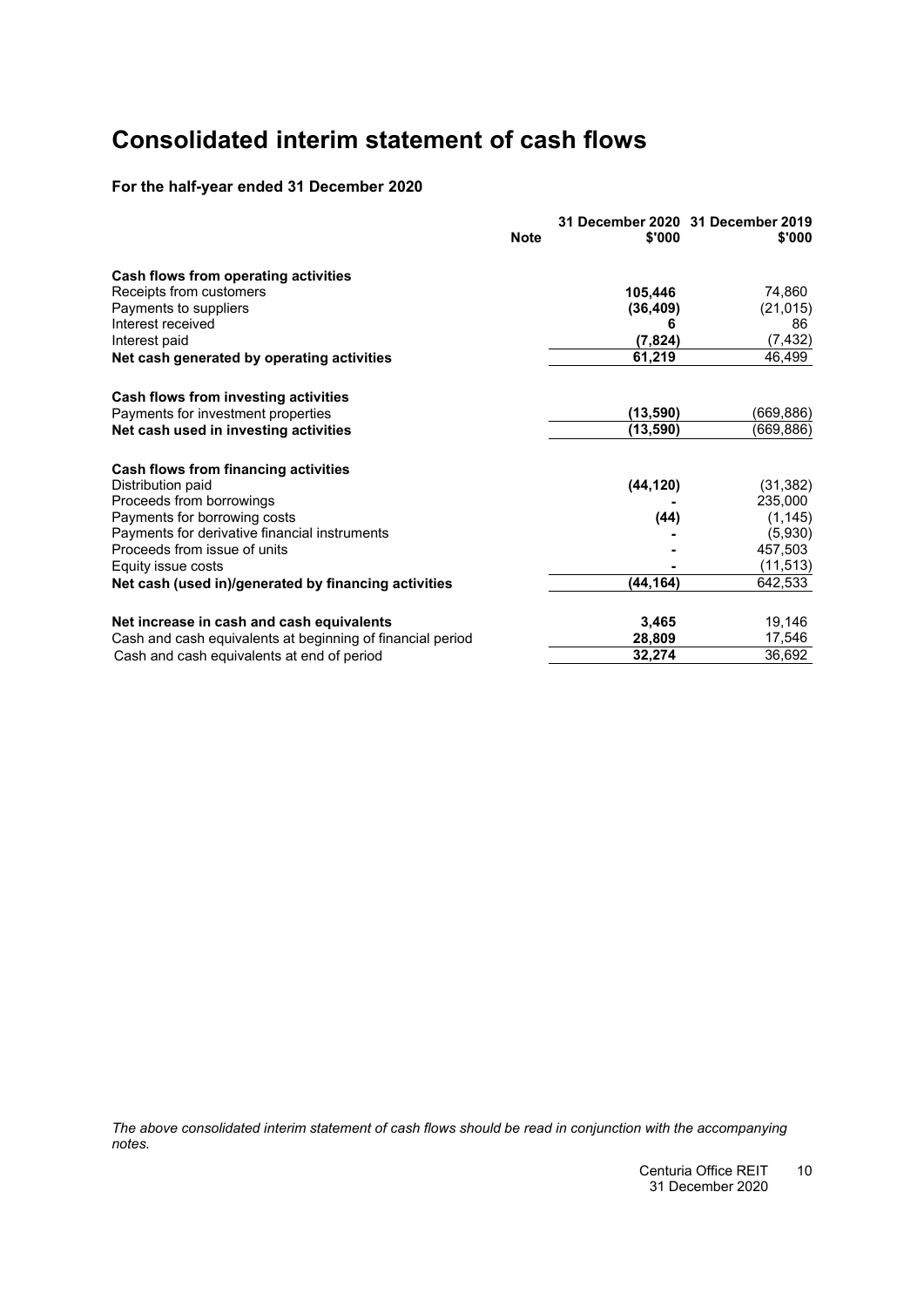# <span id="page-12-4"></span><span id="page-12-0"></span>**Condensed notes to the interim financial report**

#### <span id="page-12-1"></span>**For the half-year ended 31 December 2020**

### <span id="page-12-2"></span>**A About the report**

#### **[A1](#page-12-2) General information**

Centuria Office REIT is a registered managed investment scheme under the Corporations Act 2001 and is domiciled in Australia. The principal activity of the Trust is disclosed in the Directors' report.

#### **Statement of compliance**

The interim financial report is a general purpose financial report which has been prepared in accordance with AASB 134: Interim Financial Reporting and the Corporations Act 2001.

The interim financial report does not include all of the notes and information required for the annual financial report and should be read in conjunction with the annual financial report for the year ended 30 June 2020.

For the purposes of preparing the interim financial report, the Trust is a for profit entity.

The interim financial report was authorised for issue in accordance with a resolution of the board of directors of Centuria Property Funds Limited, the Responsible Entity, on 4 February 2021.

#### **Basis of preparation**

The interim financial report has been prepared on the basis of historical cost, except for investment property and financial instruments which have been measured at fair value at the end of the reporting period. Cost is based on the fair value of the consideration given in exchange of assets. All amounts are presented in Australian dollars, which is the Trust's functional currency, unless otherwise noted.

#### *Going concern*

The interim financial report has been prepared on a going concern basis, which assumes continuity of normal business activities and the realisation of assets and the settlement of liabilities in the ordinary course of business.

The COVID-19 pandemic has created uncertainty on the global financial markets and has affected the ability of impacted tenants to meet their rental obligations. The Trust has completed an extensive assessment on trade receivables and the directors remain confident that the Trust will be able to continue as a going concern.

The principal accounting policies adopted in the preparation of the interim financial report are consistent with those of the previous financial year and corresponding interim reporting period.

#### **Rounding of amounts**

The Trust is an entity of the kind referred to in ASIC Corporations (Rounding in Financials/Directors' Reports) Instrument 2016/191, related to the 'rounding off' of amounts in the Directors' report and interim financial report. Amounts in the Directors' report and the interim financial report have been rounded off to the nearest thousand dollars, unless otherwise indicated.

#### **Functional and presentation currency**

The interim financial report is presented in Australian dollars, which is the Trust's functional currency.

#### **Additional information**

The registered office and principal place of business of the Trust and the Responsible Entity are as follows:

<span id="page-12-3"></span>**Registered office: Principal place of business:** Level 41, Chifley Tower, 2 Chifley Square Level 41, Chifley To<br>Sydney NSW 2000 Sydney NSW 2000 Sydney NSW 2000

#### **[A2](#page-12-3) COVID-19 Pandemic**

#### **Background**

The COVID-19 pandemic continues to pose a challenge to local and global economies. The real estate sector specifically has been impacted by concerns surrounding security of income and uncertainty around property valuations. In addition, this uncertainty and associated market volatility has resulted in less transactional activity and investment in a number of real estate sectors, especially in the commercial office market.

> Centuria Office REIT 31 December 2020 11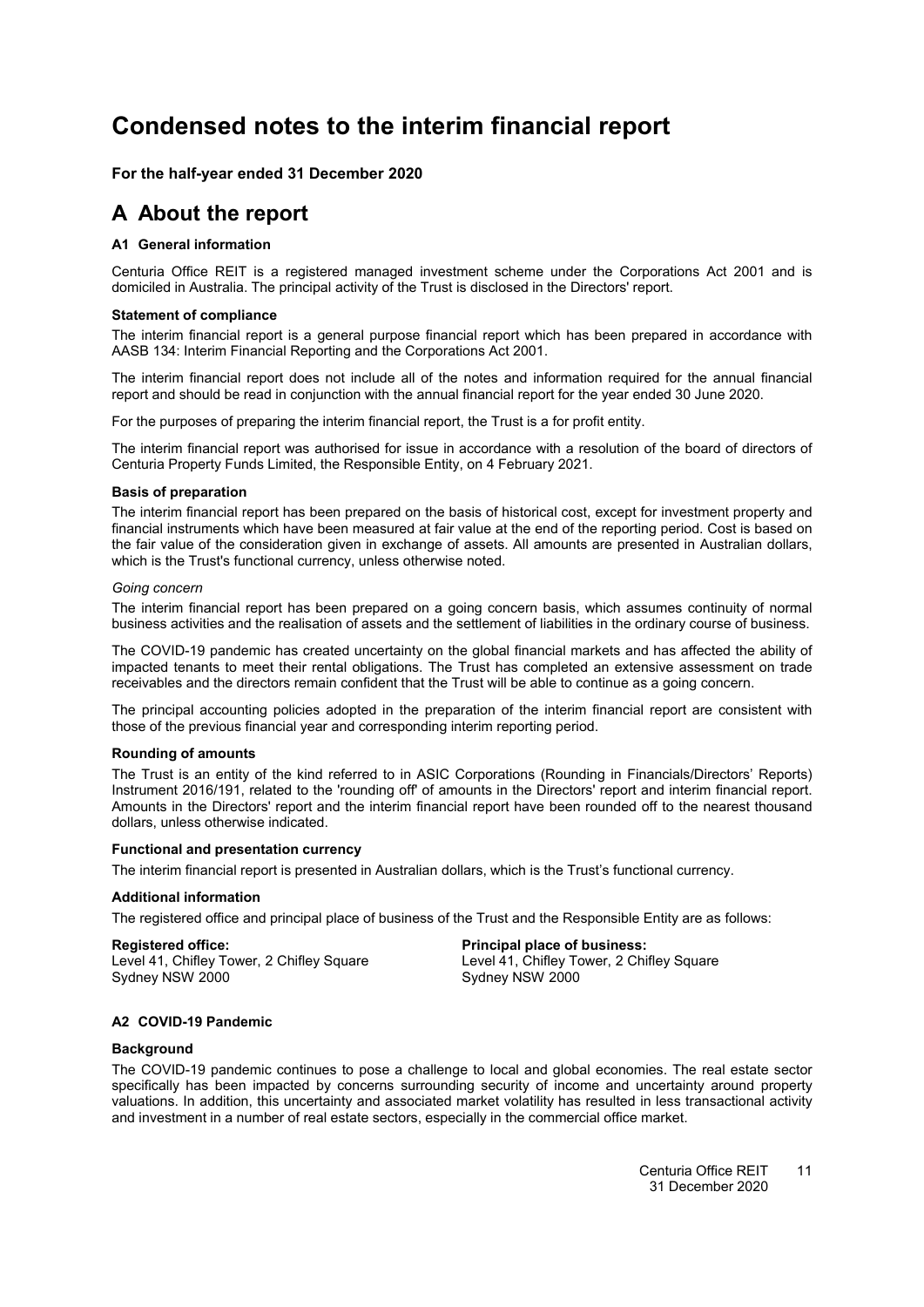## **About the report**

#### **[A2](#page-12-3) COVID-19 Pandemic (continued)**

#### **Background (continued)**

To help alleviate the impact of COVID-19 on applicable tenants, the government announced a National Cabinet Mandatory Code of Conduct ('the Code') in April 2020. The Code applies to all qualifying tenancies that are suffering financial stress or hardship as a result of the COVID-19 pandemic. The Trust has continued to apply the Code throughout the reporting period and has, where appropriate, granted applicable tenants rent relief packages in the form of rent waivers or deferrals.

The Trust has considered the impact of COVID-19 and the consequential volatility on financial markets, as well as the effect of the continuing provision of rent relief packages under the Code in preparing its interim financial statements.

While the specific areas of judgement did not change, the impact of COVID-19 resulted in the application of further judgement within those identified areas. Given the continuing evolution of COVID-19 and the limited recent experience of the economic and financial impacts of such a pandemic as it runs its course, changes to the estimates and outcomes that have been applied in the measurement of the Fund's assets and liabilities may arise in the future. Other than adjusting events that provide evidence of conditions that existed at the end of the reporting period, the impact of events that arise after the reporting period will be accounted for in future reporting periods.

#### **Processes Applied**

As a consequence of COVID-19 and in preparing these financial statements, the Responsible Entity:

- re-evaluated whether there were any additional areas of judgement or estimation uncertainty;
- assessed the carrying values of its assets and liabilities and determined the impact thereon as a result of market inputs and variables impacted by COVID-19;
- considered the impact of COVID-19 on the Trust's financial statement disclosures.
- as part of the subsequent events procedures, the Trust continued to monitor the impacts of COVID-19.

The Responsible Entity has continued to re-evaluate the significant inputs used to drive property valuations and recoverability of tenant arrears on a regular basis. Based on these evaluations, the Responsible Entity has determined there are no material events which would give rise to an adjustment.

#### **Consideration of the Statements of Financial Position and Further Disclosures**

Key statement of financial position items and related disclosures that have been impacted by COVID-19 were as follows:

#### *(i) Trade and other receivables*

The COVID-19 pandemic has created volatility on the global financial market and it affects the ability of impacted tenants to meet their rental obligations. The Trust has completed an extensive assessment on trade receivables to determine the recoverability of rental income.

For the half year ended 31 December 2020, the Trust granted \$2.6m of rent relief comprising of \$1.7 million in rental waivers and \$0.9 million of deferrals to tenants. As at 31 December 2020, an ECL provision of \$1.2 million (30 June 2020: \$1.7 million) is provided against trade receivables in relation to rental income and outgoing recoveries.

#### *(ii) Investment properties*

As a result of COVID-19, there is significant valuation uncertainty as a result of a contracted property investment market and less transactional evidence in the current uncertain market. Assessing the fair value of investment property involves uncertainties around underlying assumptions given the constantly changing nature of the situation. Refer to Note [C1.](#page-12-0)

#### *(iii) Financial instruments*

Given recent market volatility as a result of COVID-19, the Trust reviewed the appropriateness of inputs to its valuations of financial instruments including receivables, payables and derivative instruments. The impact of changes of inputs to the valuations has also been considered in terms of the classification of exposures in the fair value hierarchy and transfers within the fair value hierarchy.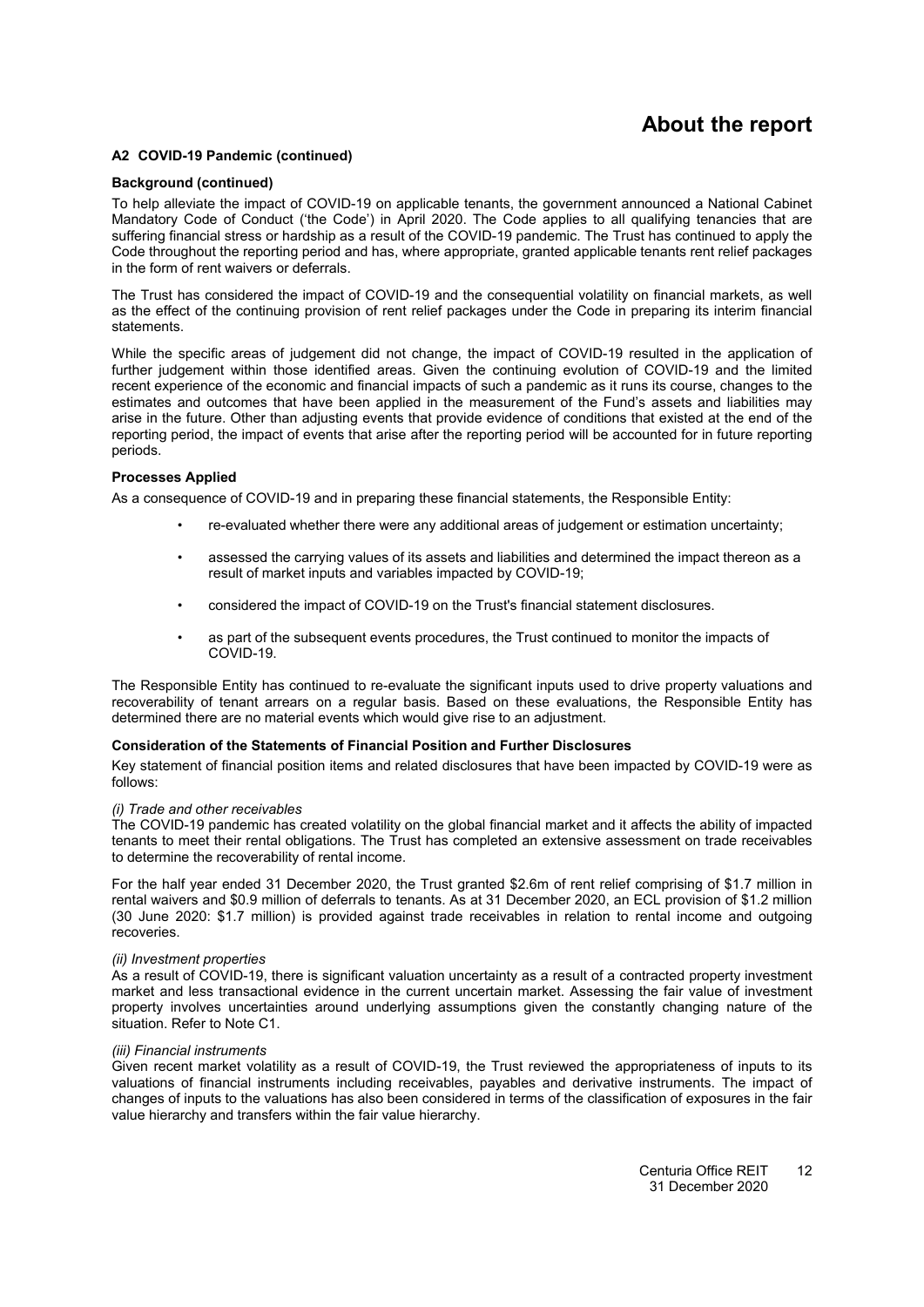## **About the report**

#### <span id="page-14-0"></span>**[A3](#page-14-0) Significant accounting policies**

<span id="page-14-1"></span>The principal accounting policies adopted in the preparation of the interim financial report are consistent with those of the previous financial year and interim period.

#### **[A4](#page-14-1) Segment reporting**

The Trust operates in one segment, being investment in Australian office property. The Trust has determined its one operating segment based on the internal information that is provided to the chief operating decision maker and which is used in making strategic decisions. The Responsible Entity has been identified as the Trust's chief operating decision maker.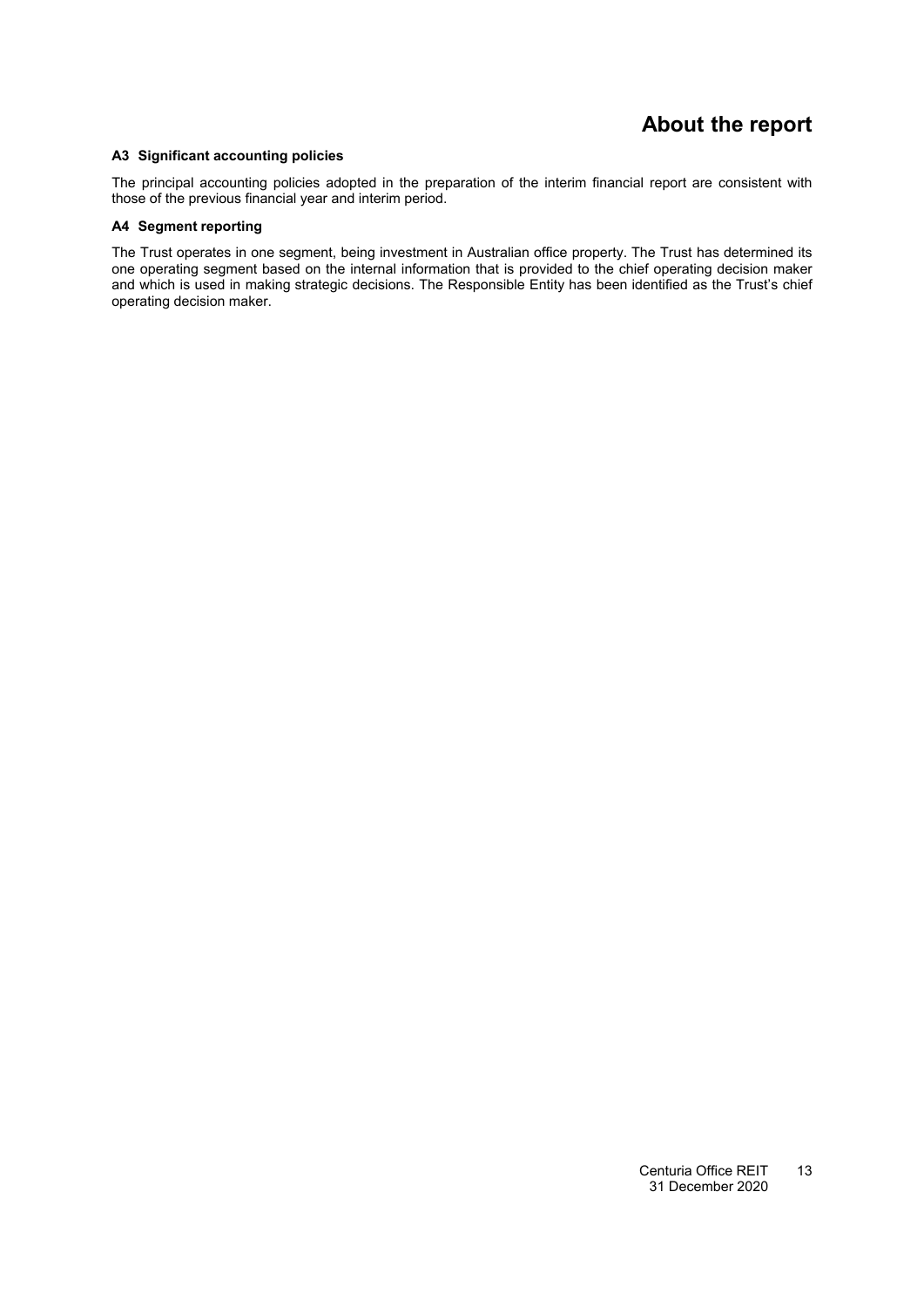# <span id="page-15-1"></span><span id="page-15-0"></span>**B Trust performance**

### **[B1](#page-15-1) Distributions**

|                   |                       | 31 December 2020 |                       | 31 December 2019 |
|-------------------|-----------------------|------------------|-----------------------|------------------|
|                   | <b>Cents per unit</b> | \$'000           | <b>Cents per unit</b> | \$'000           |
| September quarter | 4.125                 | 21.224           | 4.450                 | 15.855           |
| December quarter  | 4.125                 | 21.224           | 4.450                 | 22,839           |
| Total             | 8.250                 | 42.448           | 8.900                 | 38.694           |

Key dates in connection with the December quarter distribution are:

| Event                     | Date        |
|---------------------------|-------------|
| Ex-distribution date      | 30 Dec 2020 |
| Record date               | 31 Dec 2020 |
| Distribution payment date | 28 Jan 2021 |

#### <span id="page-15-2"></span>**[B2](#page-15-2) Rental income**

|                                  | 31 December 2020 31 December 2019<br>\$'000 | \$'000 |
|----------------------------------|---------------------------------------------|--------|
| Rental income                    | 76.946                                      | 52.381 |
| Recoverable outgoings            | 12.775                                      | 11,559 |
| Straight-lining of lease revenue | 1.948                                       | 2.406  |
|                                  | 91.669                                      | 66,346 |

<span id="page-15-3"></span>Rental income for the half year ended 31 December 2020 includes a lease surrender payment from Foxtel at 35 Robina Town Centre Drive, Robina QLD.

#### **[B3](#page-15-3) Finance costs**

Finance costs include interest expense and amortised borrowing costs. Interest expense is recognised in profit or loss as it accrues. Finance costs are recognised using the effective interest rate applicable to the financial liability.

|                                  | \$'000 | 31 December 2020 31 December 2019<br>\$'000 |
|----------------------------------|--------|---------------------------------------------|
| Interest expense                 | 8.950  | 8,548                                       |
| Borrowing costs                  | 287    | 174                                         |
| Derivative instrument break cost |        | 11                                          |
|                                  | 9.237  | 8.733                                       |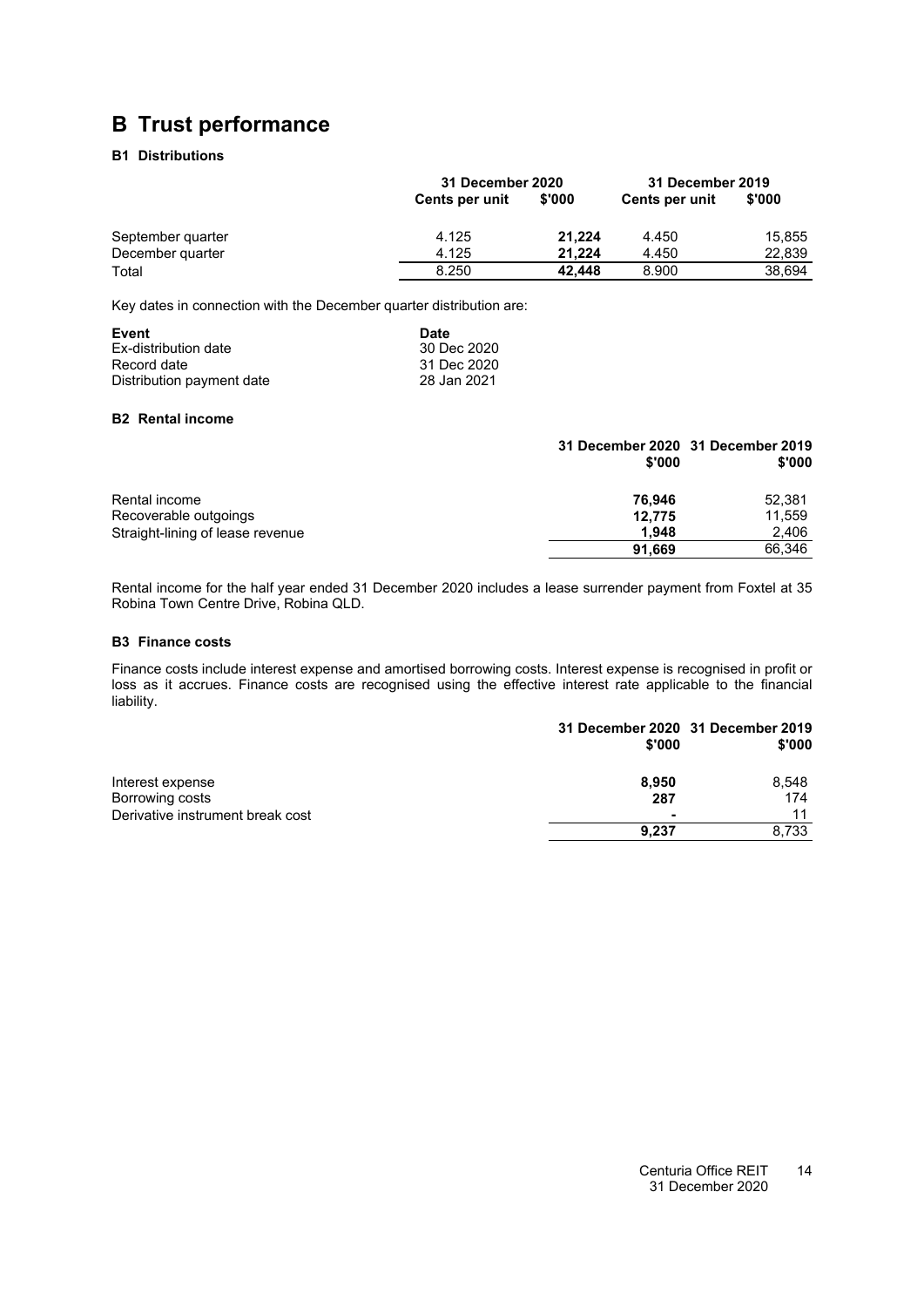#### **[C1](#page-12-0) Investment properties**

|                                                                          | 31 December 2020<br>\$'000 | <b>30 June 2020</b><br>\$'000 |
|--------------------------------------------------------------------------|----------------------------|-------------------------------|
| Opening balance                                                          | 2,085,650                  | 1,321,475                     |
| Acquisitions of investment properties<br>Stamp duty and associated costs |                            | 624,527<br>33,412             |
| Capital improvements and associated costs                                | 8,689                      | 13,259                        |
|                                                                          | 8,689                      | 671,198                       |
| Loss on fair value                                                       | (33, 017)                  | (38, 102)                     |
| Gain on fair value of held for sale asset                                | 2,825                      |                               |
| Change in capitalised leasing fees                                       | 933                        | 385                           |
| Change in deferred rent and lease incentives                             | (709)                      | 19,415                        |
| Initial recognition of right of use asset                                |                            | 32,779                        |
|                                                                          | (29, 968)                  | 14,477                        |
| Transfers (to)/from held for sale                                        | (44,700)                   | 78,500                        |
| <b>Closing balance</b>                                                   | 2,019,671                  | 2,085,650                     |

465 Victoria Avenue, Chatswood NSW was transferred to current assets held-for-sale following the exchange in November 2020. Settlement occurred on 1 February 2021 at the contract price of \$44.7 million excluding transaction costs.

The carrying amount of investment properties includes components related to deferred rent, capitalised lease incentives and leasing fees amounting to \$42,028,000 (30 Jun 20: \$41,804,000) and a right of use asset of \$31,971,000.

Stamp duty and other associated costs incurred for property acquisitions are recognised and included in the initial measurement of the asset. However, these costs are written off on application of the fair value method through profit or loss.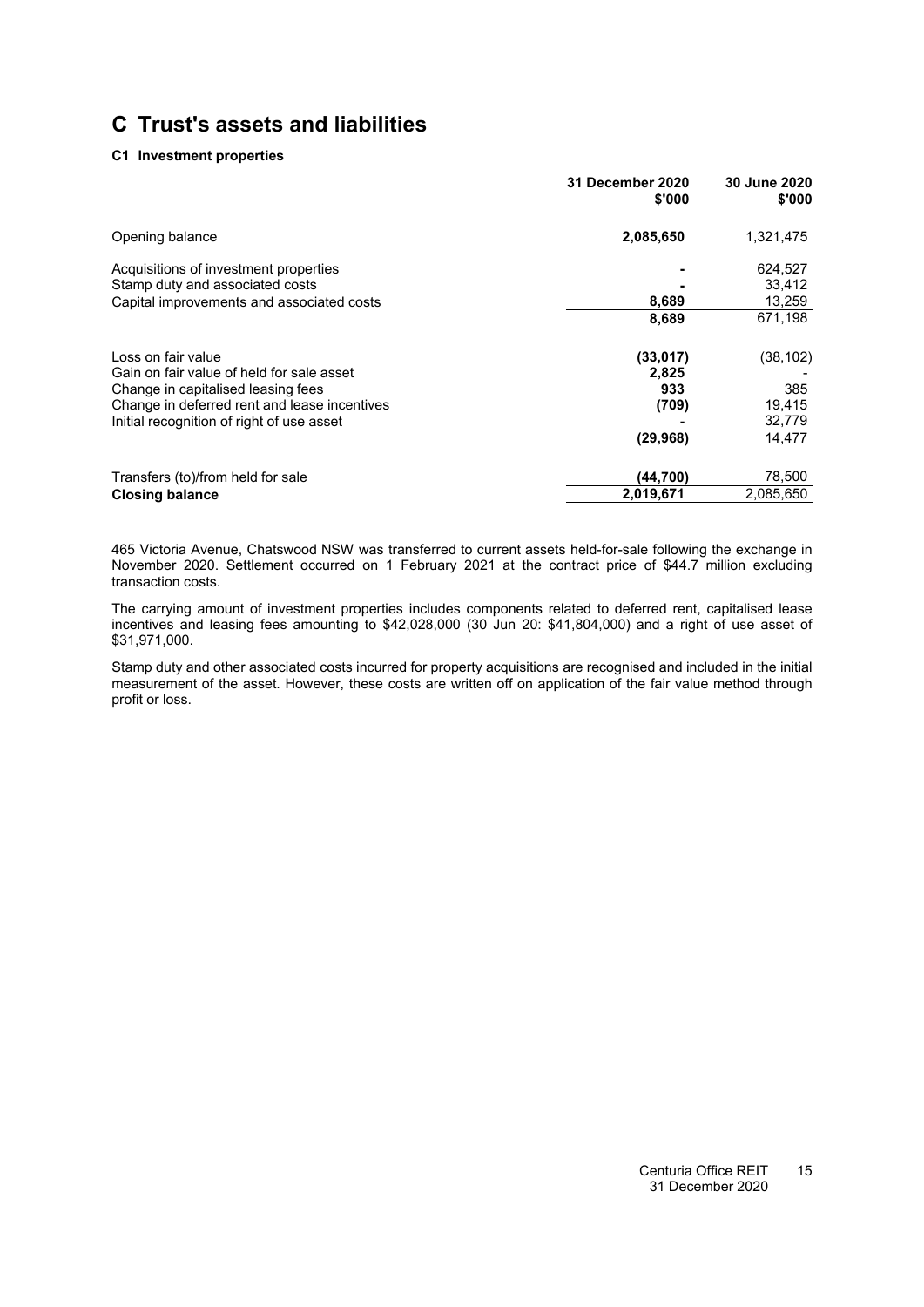### **[C1](#page-12-4) Investment properties (continued)**

|                                                        | <b>Fair value</b>   |                     | <b>Capitalisation rate</b> |                | <b>Discount rate</b> |                |                  |                                              |
|--------------------------------------------------------|---------------------|---------------------|----------------------------|----------------|----------------------|----------------|------------------|----------------------------------------------|
| <b>Property</b>                                        | 31 Dec 20<br>\$'000 | 30 Jun 20<br>\$'000 | 31 Dec 20<br>%             | 30 Jun 20<br>% | 31 Dec 20<br>%       | 30 Jun 20<br>% | 31 Dec 20        | Last<br>independent<br>Valuer valuation date |
| <b>NSW</b>                                             |                     |                     |                            |                |                      |                |                  |                                              |
| 8 Central Ave, Eveleigh NSW*                           | 190,000             | 189,000             | 5.38%                      | 5.38%          | 6.25%                | 6.75%          | <b>CBRE</b>      | Dec 2020                                     |
| 201 Pacific Hwy, St Leonards NSW*                      | 106,500             | 106,500             | 5.63%                      | 5.63%          | 6.38%                | 6.63%          | <b>KF</b>        | Dec 2020                                     |
| 9 Help St, Chatswood NSW                               | 86,500              | 86,000              | 5.75%                      | 5.75%          | 6.75%                | 6.75%          | <b>Directors</b> | Jun 2020                                     |
| 203 Pacific Hwy, St Leonards NSW*^                     | 69,000              | 69,500              | 5.88%                      | 5.88%          | 6.75%                | 6.75%          | JLL              | Dec 2020                                     |
| 465 Victoria Ave, Chatswood NSW**                      |                     | 41,875              | $-$ %                      | 5.75%          | $-$ %                | 6.75%          |                  | Jun 2020                                     |
| 77 Market St, Wollongong NSW                           | 36,000              | 35,500              | 6.75%                      | 7.25%          | 7.25%                | 7.75%          | <b>Directors</b> | Jun 2020                                     |
| <b>ACT</b>                                             |                     |                     |                            |                |                      |                |                  |                                              |
| 2 Phillip Law St, NewActon ACT^                        | 252,000             | 253,000             | 5.13%                      | 5.13%          | $6.00\%$             | 6.00%          | <b>Directors</b> | Jun 2020                                     |
| 60 Marcus Clarke St, Canberra ACT^                     | 61,000              | 62,250              | 7.00%                      | 7.00%          | 7.25%                | 7.50%          | Savills          | Dec 2020                                     |
| 54 Marcus Clarke St, Canberra ACT^                     | 20,700              | 20,900              | 7.50%                      | 7.50%          | 7.00%                | 7.00%          | <b>Directors</b> | Jun 2020                                     |
|                                                        |                     |                     |                            |                |                      |                |                  |                                              |
| <b>QLD</b>                                             |                     |                     |                            |                |                      |                |                  |                                              |
| 825 Ann St, Fortitude Valley QLD                       | 155,000             | 163,000             | 6.00%                      | 6.00%          | 6.75%                | 7.00%          | Savills          | Dec 2020                                     |
| 154 Melbourne St, South Brisbane QLD                   | 85,000              | 88,000              | 6.00%                      | 6.00%          | 6.75%                | 7.00%          | Savills          | Dec 2020                                     |
| 100 Brookes St, Fortitude Valley QLD                   | 76,500              | 78,500              | 6.25%                      | 6.25%          | 7.00%                | 7.00%          | <b>Directors</b> | Jun 2020                                     |
| 438-517 Kingsford Smith Dr, Hamilton QLD <sup>^^</sup> | 76,500              | 77,500              | 6.25%                      | 6.13%          | 7.25%                | 7.00%          | M <sub>3</sub>   | Dec 2020                                     |
| 35 Robina Town Ctr Dr, Robina QLD#                     | 40,000              | 52,000              | 7.50%                      | 7.25%          | 7.75%                | 6.75%          | JLL              | Dec 2020                                     |
| 555 Coronation Dr. Brisbane QLD                        | 38,750              | 34,500              | 6.75%                      | 7.00%          | 7.25%                | 7.50%          | M <sub>3</sub>   | Dec 2020                                     |
| <b>VIC</b>                                             |                     |                     |                            |                |                      |                |                  |                                              |
| 818 Bourke St, Docklands VIC                           | 220,000             | 223,000             | 5.13%                      | 5.13%          | 6.00%                | 6.25%          | <b>CBRE</b>      | Dec 2020                                     |
| 576 Swan St, Richmond VIC                              | 65,500              | 66,500              | 5.50%                      | 5.50%          | 6.50%                | 6.50%          | <b>CBRE</b>      | Dec 2020                                     |
| 2 Kendall St, Williams Landing VIC                     | 65,500              | 64,500              | 6.00%                      | 6.00%          | 7.00%                | 7.00%          | <b>Directors</b> | Jun 2020                                     |
|                                                        |                     |                     |                            |                |                      |                |                  |                                              |
| <b>SA</b>                                              |                     |                     |                            |                |                      |                |                  |                                              |
| 1 Richmond Rd, Keswick SA                              | 35,000              | 36,000              | 7.25%                      | 7.25%          | 8.00%                | 8.00%          | <b>Directors</b> | Jun 2020                                     |
| 131-139 Grenfell St, Adelaide SA                       | 18,250              | 17,250              | 7.25%                      | 7.75%          | 7.00%                | 8.00%          | Colliers         | Dec 2020                                     |

Centuria Office REIT 31 December 2020 16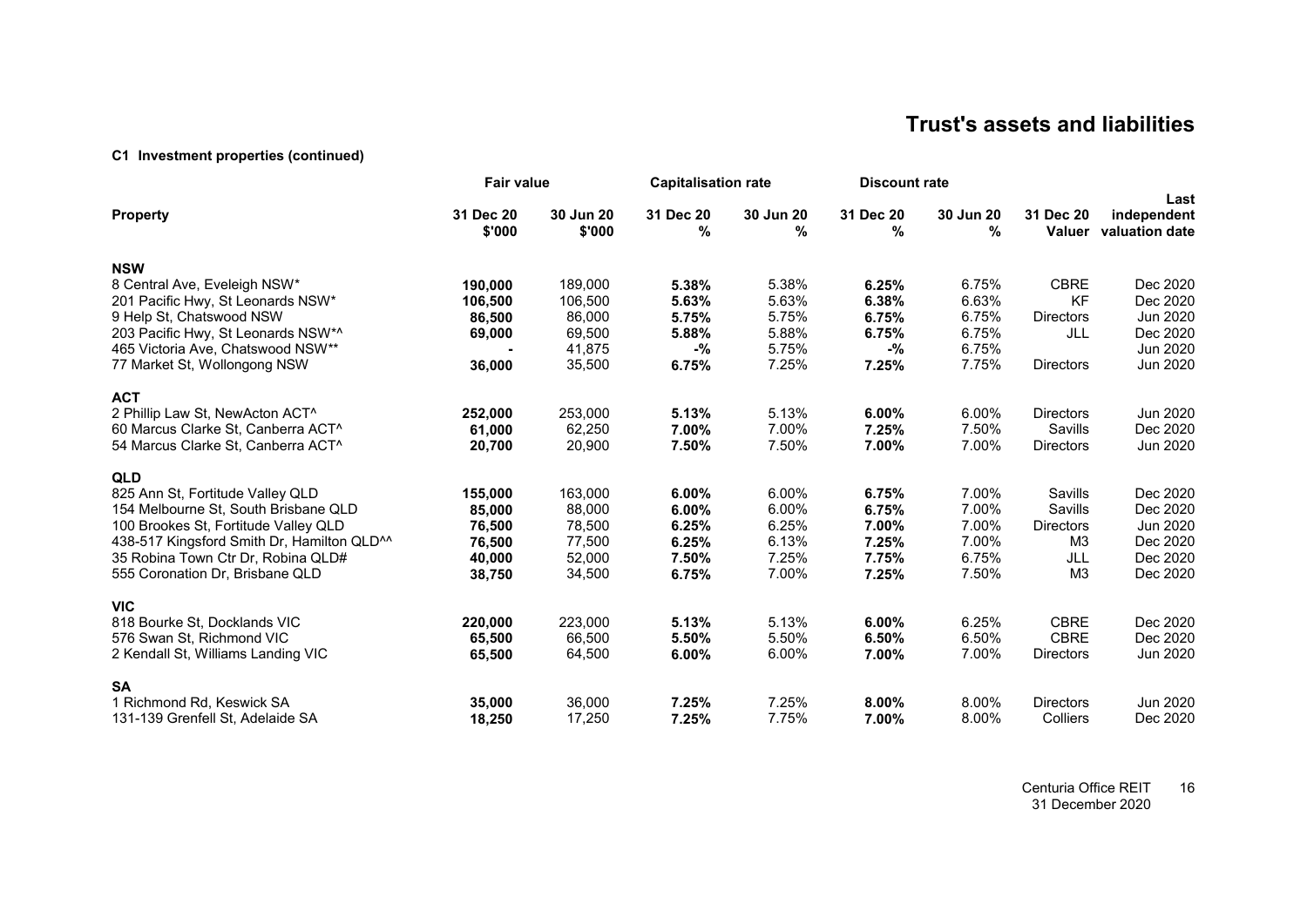#### **C1 Investment properties (continued)**

|                                | <b>Fair value</b>   |                            | <b>Capitalisation rate</b> |                | <b>Discount rate</b> |                       |                     |                                       |
|--------------------------------|---------------------|----------------------------|----------------------------|----------------|----------------------|-----------------------|---------------------|---------------------------------------|
| <b>Property</b>                | 31 Dec 20<br>\$'000 | <b>30 Jun 20</b><br>\$'000 | 31 Dec 20<br>%             | 30 Jun 20<br>% | 31 Dec 20<br>%       | <b>30 Jun 20</b><br>% | 31 Dec 20<br>Valuer | Last<br>independent<br>valuation date |
| <b>WA</b>                      |                     |                            |                            |                |                      |                       |                     |                                       |
| 235 William St, Northbridge WA | 186.000             | 188,000                    | 6.50%                      | 6.50%          | 7.00%                | 7.00%                 | <b>Directors</b>    | Jun 2020                              |
| 144 Stirling St, Perth WA      | 70,000              | 65,000                     | $6.00\%$                   | 6.25%          | 6.75%                | 7.00%                 | JLL                 | Dec 2020                              |
| 46 Colin St, Perth WA^~        | 65.971              | 67,375                     | 7.25%                      | 7.25%          | 7.25%                | 7.25%                 | <b>Directors</b>    | Jun 2020                              |
|                                | 2,019,671           | 2,085,650                  |                            |                |                      |                       |                     |                                       |

\* The Trust owns 50% of 201 and 203 Pacific Highway, St Leonards NSW and 8 Central Avenue, Eveleigh NSW.

\*\* The 25% of 425 Victoria Avenue, Chatswood NSW was transferred to investment properties classified as held for sale (see Note C2) following the exchange in November 2020.

^ The Trust holds a leasehold interest in 46 Colin Street, Perth WA, 203 Pacific Highway, St Leonards NSW, 2 Phillip Law St, NewActon ACT, 60 Marcus Clarke St, Canberra ACT and 54 Marcus Clarke St ACT.

~ A right of use asset on the ground lease at 46 Colin St is included in the fair value of the property. The carrying value of the lease liability as at 31 December 2020 is \$32,693,000.

# The valuation for 35 Robina Town Ctr Dr, Robina QLD reflects the Foxtel lease surrender

The Trust's weighted average capitalisation rate for the period is 5.91% after excluding the held for sale asset 465 Victoria Ave, Chatswood NSW (30 Jun 20: 5.93%).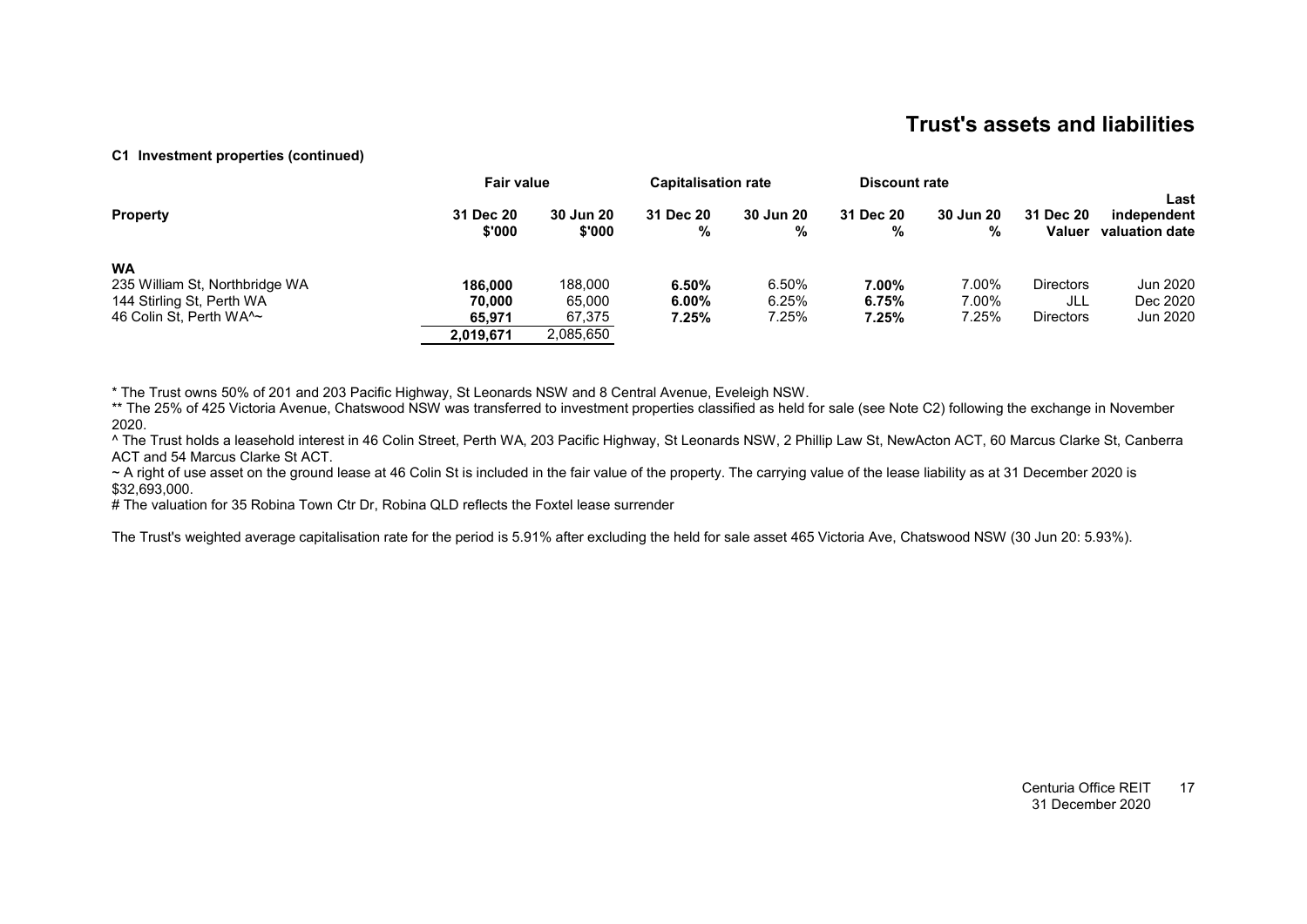#### **[C1](#page-12-0) Investment properties (continued)**

#### **Valuation techniques and significant unobservable inputs**

The fair values of the investment properties were determined by the directors of the Responsible Entity or by an external, independent valuation company having an appropriate recognised professional qualification and recent experience in the location and category of the properties being valued. Fair value is based on market values, being the estimated amount for which a property could be exchanged on the date of valuation between a willing buyer and willing seller in an arm's length transaction after proper marketing wherein the parties had each acted knowledgeably, prudently and without compulsion.

Given the evolving economic conditions as a result of the COVID-19 pandemic, there is continuing uncertainty surrounding the potential impact on future cashflows and valuations. Rent relief allowances provided in accordance with the Code were taken into consideration when determining the cashflows for the property, however actual future cashflows may differ from this. The Responsible Entity has also considered additional factors such as increase in downtime, incentive allowances, reduction in rental growth and rental relief in line with the Code when determining property valuations. The Trust has externally valued 13 properties in its property portfolio at 31 December 2020.

The valuations were prepared by considering the following valuation methodologies:

- Capitalisation Approach: the annual net rental income is capitalised at an appropriate market yield to arrive at the property's market value. Appropriate capital adjustments are then made where necessary to reflect the specific cash flow profile and the general characteristics of the property.
- Discounted Cash Flow Approach: this approach incorporates the estimation of future annual cash flows over a 10 year period by reference to expected rental growth rates, ongoing capital expenditure, terminal sale value and acquisition and disposal costs. The present value of future cash flows is then determined by the application of an appropriate discount rate to derive a net present value for the property.
- Direct Comparison Approach: this approach identifies comparable sales on a dollar per square metre of lettable area basis and compares the equivalent rates to the property being valued to determine the property's market value.

The valuations reflect, as appropriate; the type of tenants actually in occupation or responsible for meeting lease commitments or likely to be in occupation after letting of vacant accommodation and the market's general perception of their credit-worthiness; the allocation of maintenance and insurance responsibilities between the lessor and lessee; and the remaining economic life of the property. It has been assumed that whenever rent reviews or lease renewals are pending with anticipated reversionary increases, all notices and, where appropriate, counter notices have been served validly and within the appropriate time.

A further sensitivity analysis was undertaken by the Trust to assess the fair value of investment properties given the uncertain impact of the COVID-19 pandemic on property values. The table below illustrates the impact on valuation of movements in capitalisation rates:

| <b>Fair Value</b>   | <b>Capitalisation rate impact</b> |          |  |
|---------------------|-----------------------------------|----------|--|
| at 31 December 2020 | $+0.25%$                          | $-0.25%$ |  |
| \$'000              | \$'000                            | \$'000   |  |
| 2.019.671           | (80,000)                          | 88,000   |  |

Given the unknown future impact that COVID-19 might have on the commercial real estate market and global market in general, coupled with a lower interest rate environment, a higher degree of judgement and consideration is required in assessing the significant inputs that determine property valuations. Management and external valuers acknowledge current valuations are subject to 'material valuation uncertainty' as a consequence of this. A reduction in transaction volumes has made direct comparison as a method more difficult. It is also challenging to determine the full impact on Net Passing Income for the property for future periods as the Trust continue to negotiate rent relief arrangements with tenants that fall within the Code. To date, there has been little evidence to suggest that capitalisation and discount rates have softened since the COVID-19. As the COVID-19 pandemic progresses, the Trust has continued to re-assess the valuation method to ensure appropriate consideration given to inputs used.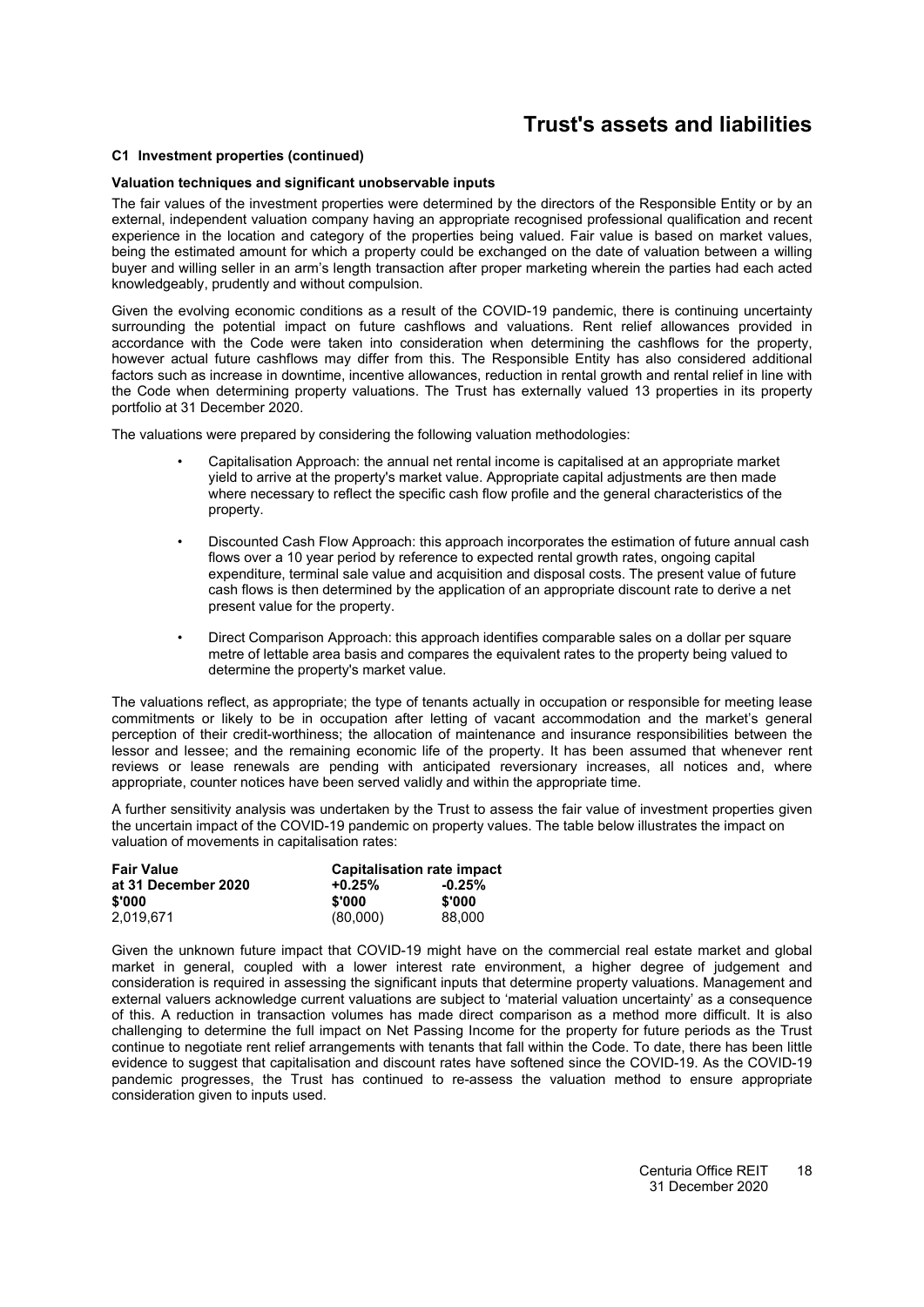#### <span id="page-20-0"></span>**[C2](#page-20-0) Investment properties classified as held for sale**

Assets are classified as held for sale if their carrying amount will be recovered principally through a sale transaction rather than through continued use. This condition is regarded as met only when the sale is highly probable and the asset is available for immediate sale in its present condition.

|                                 | <b>31 December 2020</b><br>\$'000 | 30 June 2020<br>\$'000 |
|---------------------------------|-----------------------------------|------------------------|
| 465 Victoria Ave, Chatswood NSW | 44.700                            |                        |
|                                 | 44.700                            | $\sim$                 |
|                                 |                                   |                        |

<span id="page-20-1"></span>During the period, 465 Victoria Ave, Chatswood NSW was transferred from investment properties to investment properties classified as held for sale following exchange in November 2020. Settlement occurred on 1 February 2021 at the contract price of \$44.7 million excluding transaction costs.

#### **[C3](#page-20-1) Borrowings**

|                                                  | 31 December 2020<br>\$'000 | 30 June 2020<br>\$'000 |
|--------------------------------------------------|----------------------------|------------------------|
| Non-current                                      |                            |                        |
| Secured Ioan                                     | 749,029                    | 749,029                |
| Borrowing costs                                  | (2, 415)                   | (2,657)                |
|                                                  | 746,614                    | 746,372                |
|                                                  | 31 December 2020<br>\$'000 | 30 June 2020<br>\$'000 |
| <b>Facility limit</b>                            | 880,000                    | 880,000                |
| Facilities used - bank loans                     | (749, 029)                 | (749,029)              |
| Facilities used - bank guarantee                 | (1, 496)                   | (1, 496)               |
| Facilities unused at reporting date - bank loans | 129,475                    | 129.475                |

As at 31 December 2020, the Trust had \$565 million (30 Jun 20: \$565 million) of interest rate swaps hedged against its drawn debt.

The facilities are secured by first mortgages over the Trust's investment properties and a first ranking fixed and floating charge over all assets of the Trust.

The secured loan has covenants in relation to Loan to Value Ratio ('LVR') and Interest Coverage Ratio ('ICR') which the Trust has complied with during the period.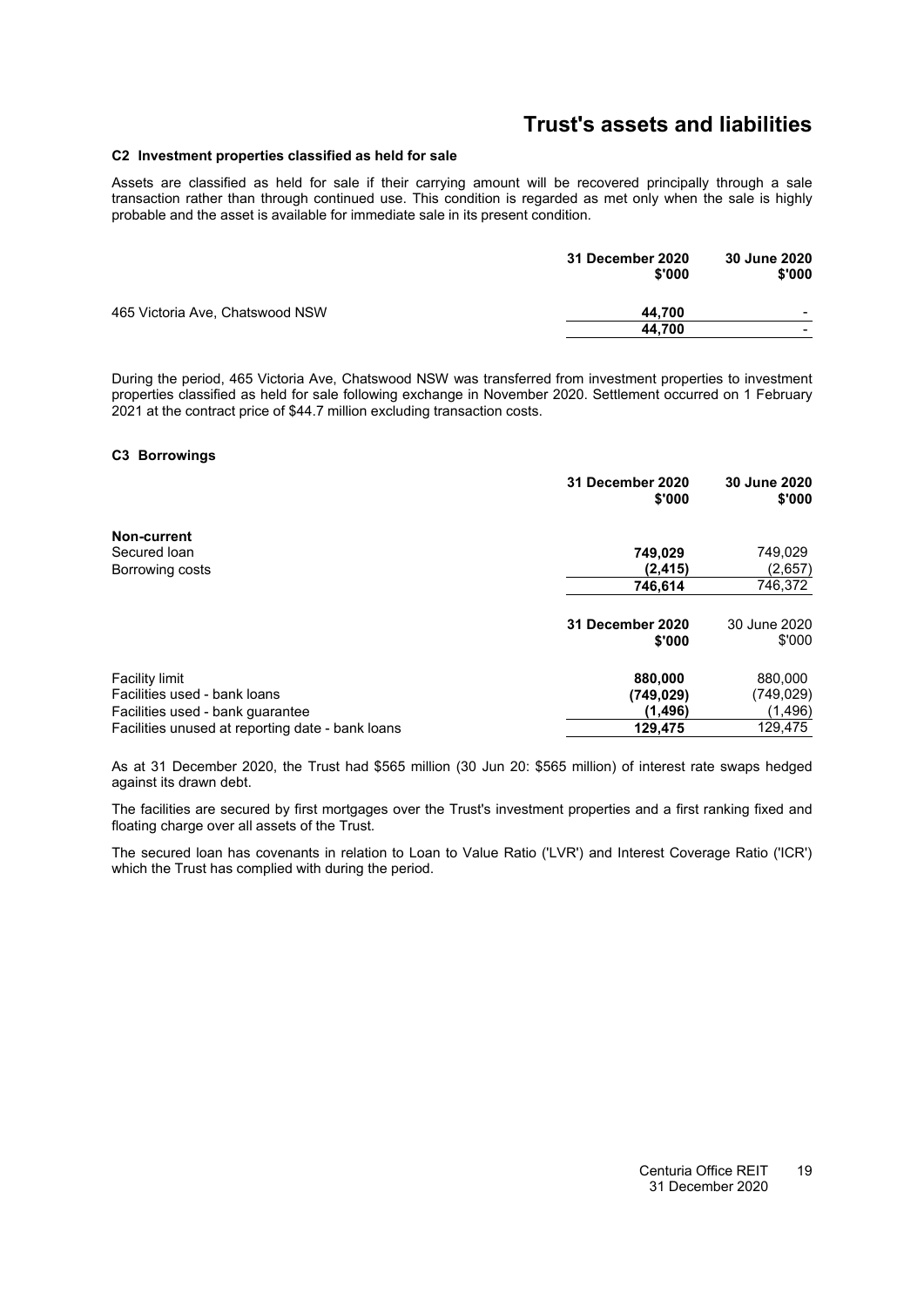#### <span id="page-21-0"></span>**[C4](#page-21-0) Issued capital**

|                        |                   | <b>31 December 2020</b>  |                   | 30 June 2020 |
|------------------------|-------------------|--------------------------|-------------------|--------------|
|                        | <b>Units '000</b> | \$'000                   | <b>Units '000</b> | \$'000       |
| <b>Opening balance</b> | 514.522           | 1.283.138                | 356.291           | 833,320      |
| Units issued           |                   | $\overline{\phantom{0}}$ | 158.231           | 461.299      |
| Equity raising costs   | $\blacksquare$    |                          | $\,$              | (11, 481)    |
| <b>Closing balance</b> | 514.522           | 1,283,138                | 514.522           | 1,283,138    |

All units in the Trust are of the same class and carry equal rights to capital and income distributions.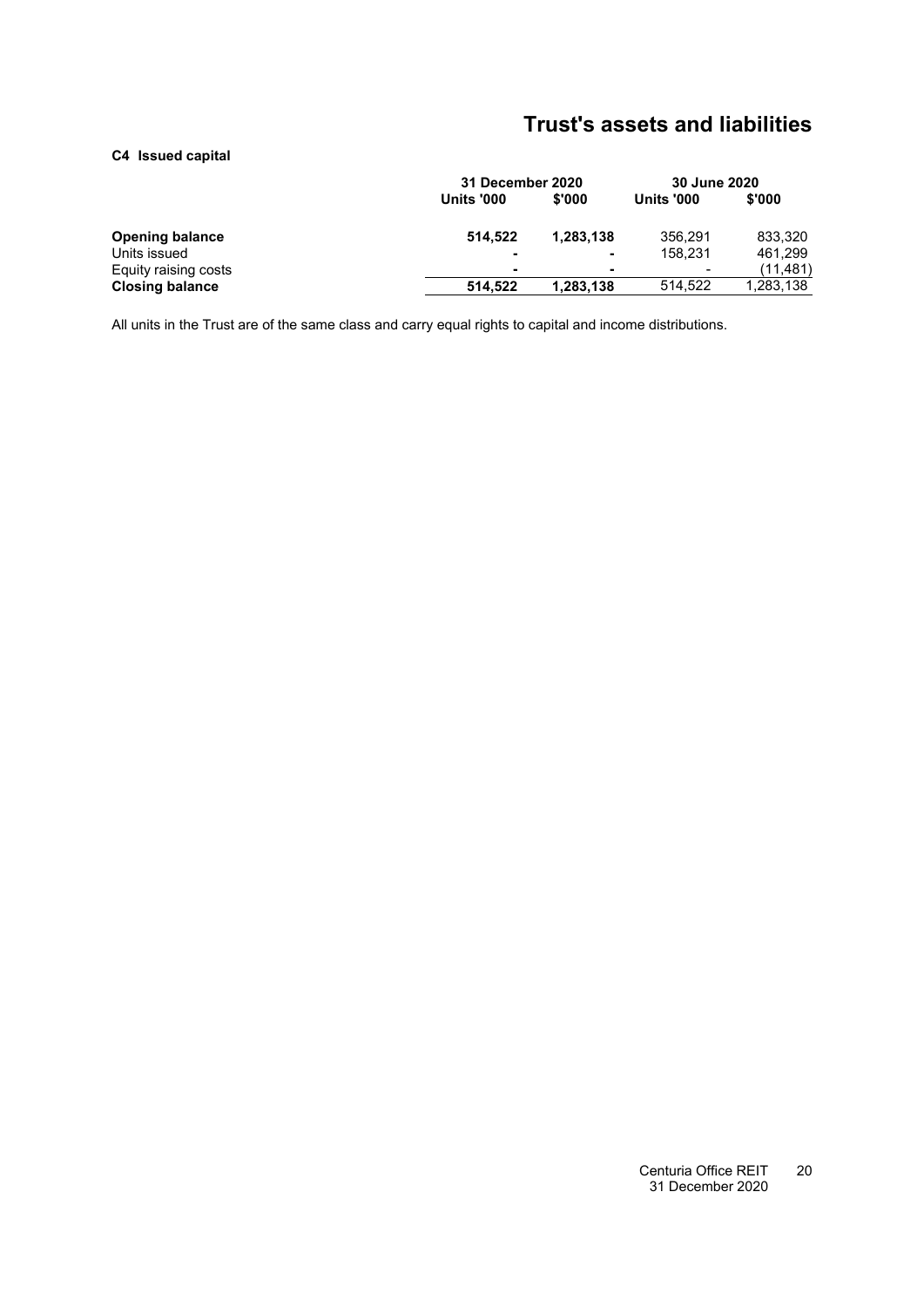## <span id="page-22-1"></span><span id="page-22-0"></span>**D Other notes**

#### **[D1](#page-22-1) Fair value of financial instruments**

The directors of the Responsible Entity consider that the carrying amount of the financial assets and financial liabilities approximate their fair value in the financial statements. All financial instruments are measured at amortised cost with the exception of the derivative financial instruments. Derivative financial instruments are measured at fair value and have a level 2 designation in the fair value hierarchy. There were no transfers between levels of the fair value hierarchy during the period.

Independent valuations are obtained from third parties to support the fair value measurement of financial instruments at each reporting date to meet the requirements of International Financial Reporting Standards.

#### **Valuation techniques**

The fair value of financial assets and financial liabilities are determined as follows:

• The fair value of interest rate swaps are determined using a discounted cash flow analysis. The future cash flows are estimated based on forward interest rates (from observable yield curves at the end of the reporting period) and contracted interest rates, discounted at a rate that reflects the credit risk of various counterparties.

The Trust classifies fair value measurements using a fair value hierarchy that reflects the subjectivity of the inputs used in making the measurements. The fair value hierarchy has the following levels:

- Level 1: derived from quoted prices (unadjusted) in active markets for identical assets or liabilities that the Trust can access at the measurement date.
- Level 2: derived from inputs other than quoted prices included within Level 1 that are observable for the asset or liability, either directly (i.e. as prices) or indirectly (i.e. derived from prices).
- Level 3: derived from valuation techniques that include inputs for the asset or liability that are not based on observable market data (unobservable inputs).

The level in the fair value hierarchy within which the fair value measurement is categorised in its entirety is determined on the basis of the lowest level input that is significant to the fair value measurement in its entirety. For this purpose, the significance of an input is assessed against the fair value measurement in its entirety. If a fair value measurement uses observable inputs that require significant adjustment based on unobservable inputs, that measurement is a level 3 measurement. Assessing the significance of a particular input to the fair value measurement in its entirety requires judgement, considering factors specific to the asset or liability.

The determination of what constitutes 'observable' requires significant judgement by the Responsible Entity. The Responsible Entity considers observable data to be that market data that is readily available, regularly distributed or updated, reliable and verifiable, not proprietary, and provided by independent sources that are actively involved in the relevant market.

#### <span id="page-22-2"></span>**[D2](#page-22-2) Related parties**

#### **Key management personnel**

The Trust does not employ personnel in its own right. However it is required to have an incorporated Responsible Entity to manage the activities of the Trust which has been identified as key management personnel.

No compensation is paid directly by the Trust to any key management personnel of the Responsible Entity.

#### **Key management personnel loan disclosures**

The Trust has not made, guaranteed or secured, directly or indirectly, any loans to the key management personnel or their personally related entities at any time during the reporting period.

#### **Responsible entity fees and other transactions**

The Responsible Entity is entitled to a management fee which is calculated at 0.60% of the gross value of assets held plus GST, however, the Responsible Entity has elected to charge a management fee calculated at 0.55% of the gross value of assets held plus GST.

At reporting date an amount of \$283,809 (31 December 2019: \$1,038,779) owing to the Responsible Entity was included in trade and other payables. The payables are non-interest bearing with payment terms and conditions consistent with normal commercial practices.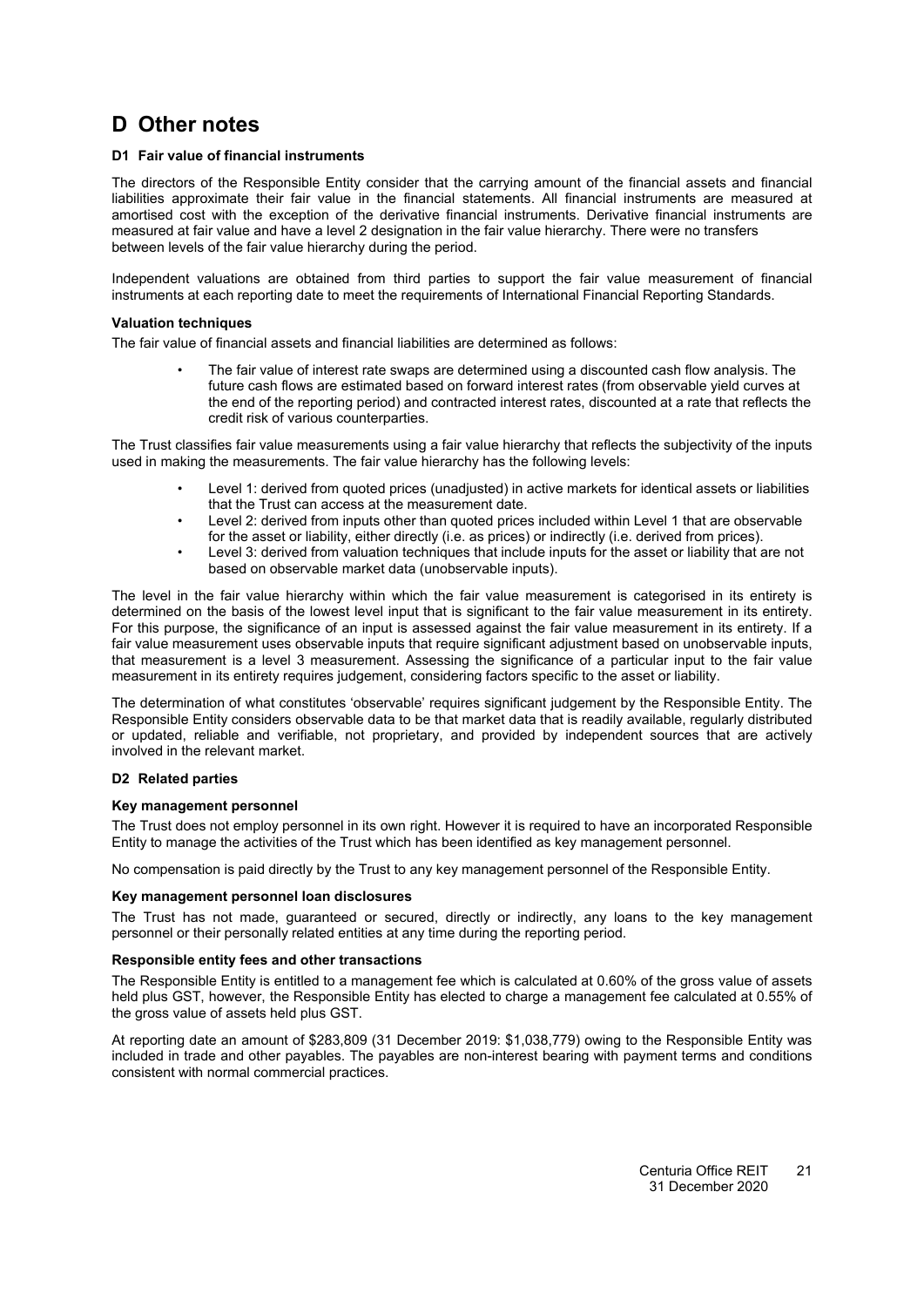### **Other notes**

#### **[D2](#page-22-2) Related parties (continued)**

#### **Responsible entity fees and other transactions (continued)**

The following fees were paid and/or payable to the Responsible Entity and its related parties during the period:

|                                | \$'000 | 31 December 2020 31 December 2019<br>\$'000 |
|--------------------------------|--------|---------------------------------------------|
| Management fees                | 5,860  | 4,142                                       |
| Property management fees       | 1.489  | 1,414                                       |
| Facility management fees       | 794    | 814                                         |
| Development fees               | 559    | 331                                         |
| Custodian fees                 | 380    | 319                                         |
| Leasing fees                   | 104    | 43                                          |
| Due diligence acquisition fees | 50     | 150                                         |
| Project management fees        |        | 8                                           |
|                                | 9,236  | 7.221                                       |

All transactions with related parties are conducted on arms-length terms and conditions. From time to time CPFL, its directors or its director-related entities may buy or sell units in the Trust. These transactions are on the same terms and conditions as those entered into by other Trust investors.

#### **Units in the Trust held by related parties**

At 31 December 2020, the following related parties of the Responsible Entity hold units in the Trust:

|                                              | <b>Closing units</b> | <b>Closing</b> |
|----------------------------------------------|----------------------|----------------|
|                                              | held                 | interest held  |
| 31 December 2020                             |                      |                |
| Centuria Capital No. 2 Office Fund           | 72,633,773           | 14.12%         |
| Over Fifty Guardian Friendly Society Limited | 14,861,980           | 2.89%          |
| Centuria Growth Bond Fund                    | 8,408,906            | 1.63%          |
| Centuria Capital No. 2 Fund                  | 3,396,219            | 0.66%          |
| Centuria Property Funds No. 2 Limited        | 2,263,375            | 0.44%          |
| Centuria Balanced Bond Fund                  | 975.493              | 0.19%          |
| Roger Dobson                                 | 156,828              | 0.03%          |
| Nicholas Collishaw                           | 153.217              | 0.03%          |
| Peter Done                                   | 141,894              | 0.03%          |
| John McBain                                  | 75.260               | 0.01%          |
| Darren Collins                               | 34.500               | 0.01%          |
| Matthew Hardy                                | 32.316               | 0.01%          |
| Jason Huljich                                | 3,896                | 0.01%          |
|                                              | 103.137.657          | 20.06%         |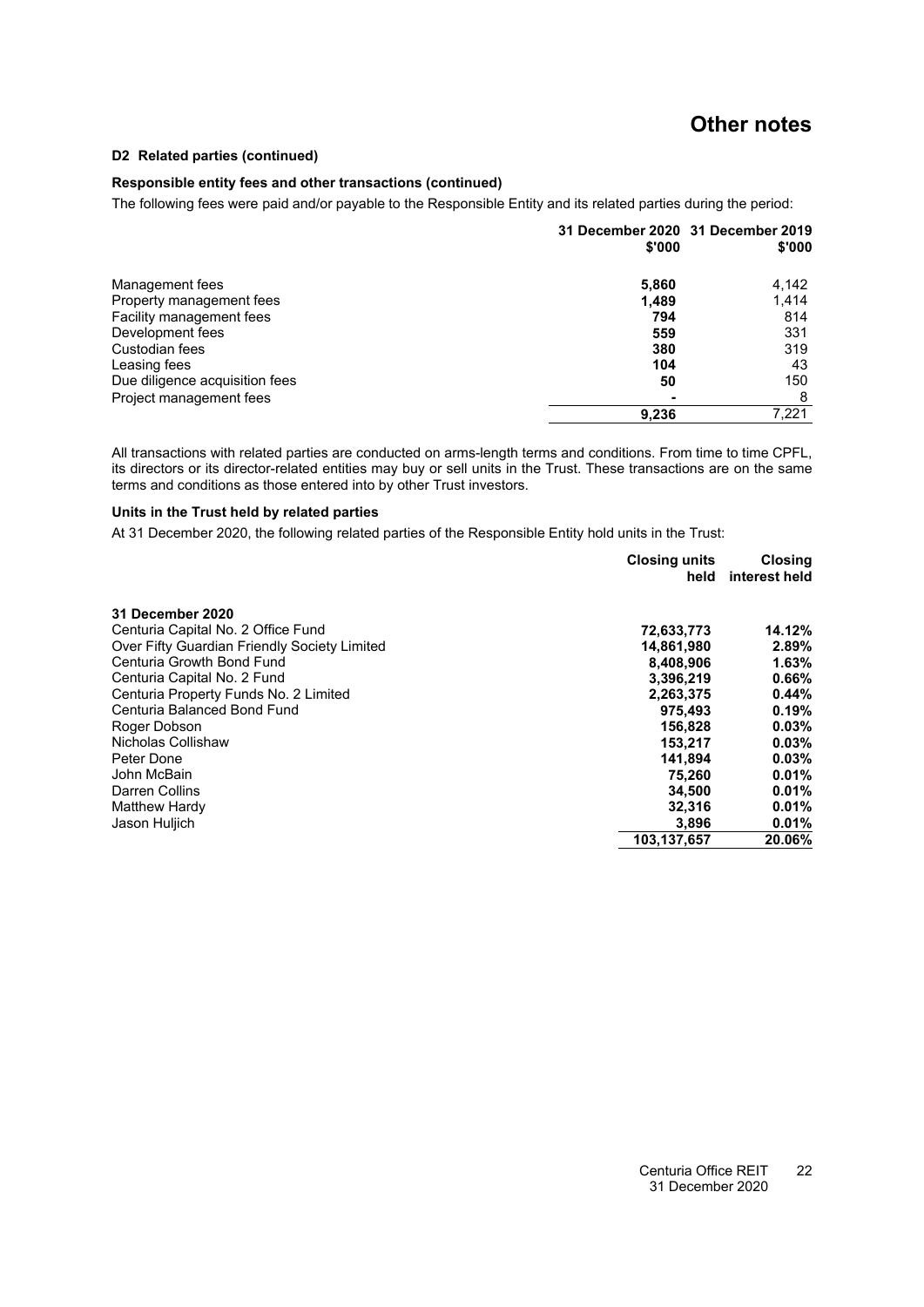### **Other notes**

#### **[D2](#page-22-2) Related parties (continued)**

#### **Units in the Trust held by related parties (continued)**

| 30 June 2020                                 |             |        |
|----------------------------------------------|-------------|--------|
| Centuria Capital No. 2 Office Fund           | 72.633.773  | 14.12% |
| Over Fifty Guardian Friendly Society Limited | 14.861.980  | 2.89%  |
| Centuria Growth Bond Fund                    | 8.408.906   | 1.63%  |
| Centuria Capital No. 2 Fund                  | 3.396.219   | 0.66%  |
| Centuria Property Funds No. 2 Limited        | 2,263,375   | 0.44%  |
| Centuria Balanced Bond Fund                  | 975.493     | 0.19%  |
| Roger Dobson                                 | 156.828     | 0.03%  |
| Nicholas Collishaw                           | 153.217     | 0.03%  |
| Peter Done                                   | 141.894     | 0.03%  |
| John McBain                                  | 75.260      | 0.01%  |
| Darren Collins                               | 34.500      | 0.01%  |
| Matthew Hardy                                | 32.316      | 0.01%  |
| Jason Huljich                                | 3.896       | 0.01%  |
|                                              | 103.137.657 | 20.06% |

No other related parties of the Responsible Entity held units in the Trust.

#### **Other transactions within the Trust**

<span id="page-24-0"></span>No director has entered into a material contract with the Trust since the end of the previous year and there were no material contracts involving directors' interests subsisting at period end.

#### **[D3](#page-24-0) Events subsequent to reporting date**

On 1 February 2021, settlement occurred for the disposal of the Trust's 25% share of 465 Victoria Avenue, Chatswood NSW for \$44.7 million excluding transaction costs.

Since balance date, the COVID-19 pandemic has continued to evolve and may have an impact on specific areas of judgement required for preparing these interim financial statements.

The Trust has continued to re-evaluate the significant inputs used to drive property valuations and recoverability of tenant arrears on a regular basis as detailed in Note [C1.](#page-12-0) Based on these evaluations, the Trust has determined there are no material events which would give rise to an adjustment.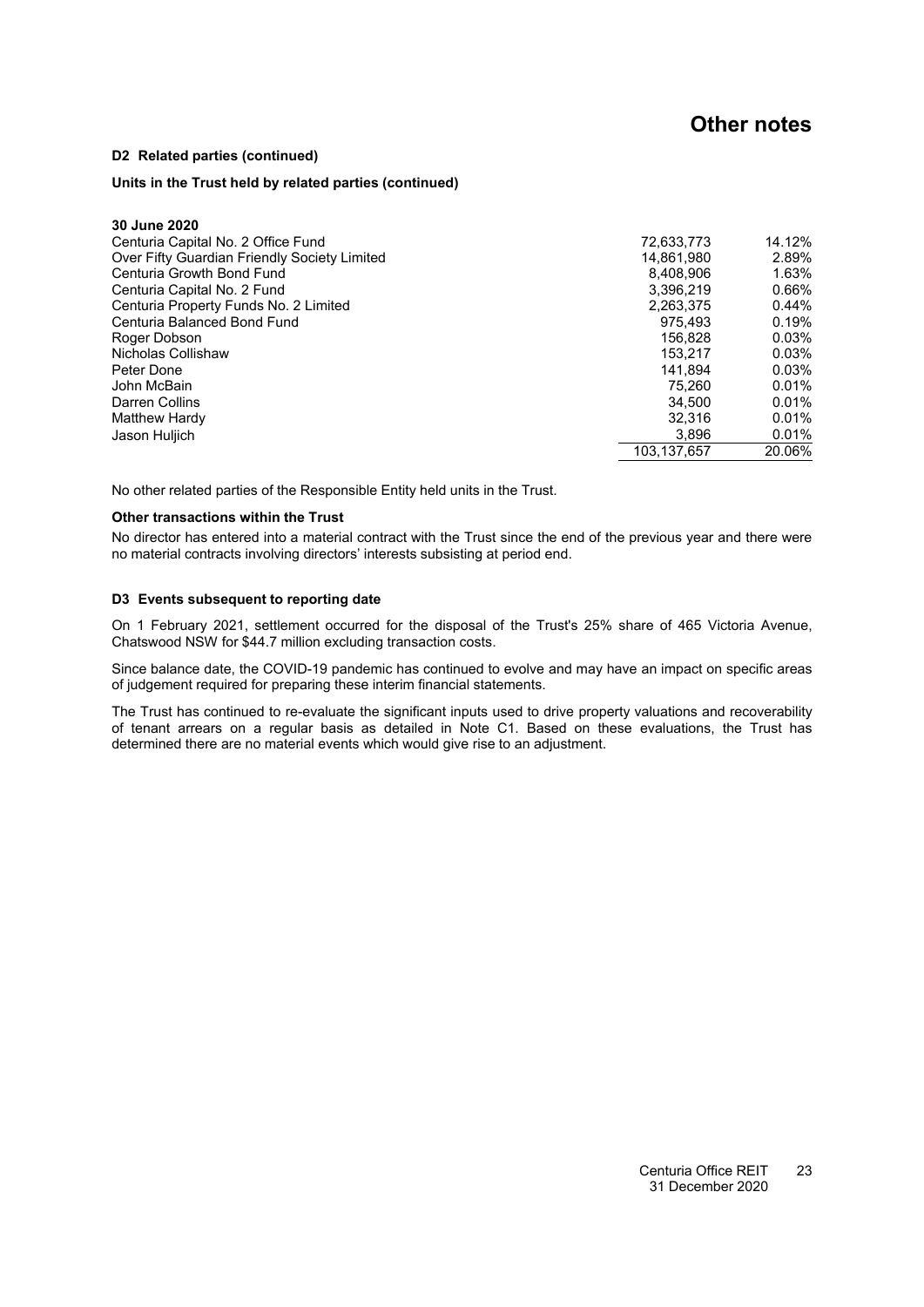# <span id="page-25-0"></span>**Directors' declaration**

#### **For the half-year ended 31 December 2020**

The directors of Centuria Property Funds Limited, the Responsible Entity of Centuria Office REIT ('the Trust'), declare that:

- (a) in the directors' opinion, there are reasonable grounds to believe that the Trust will be able to pay its debts as and when they become due and payable;
- (b) the attached financial statements and notes thereto are in compliance with International Financial Reporting Standards, as stated in Note [A1](#page-12-2) to the financial statements; and
- (c) in the directors' opinion, the attached financial statements and notes [A1](#page-12-2) to D3 are in accordance with the Corporations Act 2001, including compliance with Australian Accounting Standards, the Corporations Regulations 2001 and other mandatory professional reporting requirements, and giving a true and fair view of the Trust's financial position as at 31 December 2020 and of its performance for the half-year ended on that date.

This declaration is made in accordance with a resolution of Directors.

Peter Done Director

Matthew Hardy Director

**Sydney** 4 February 2021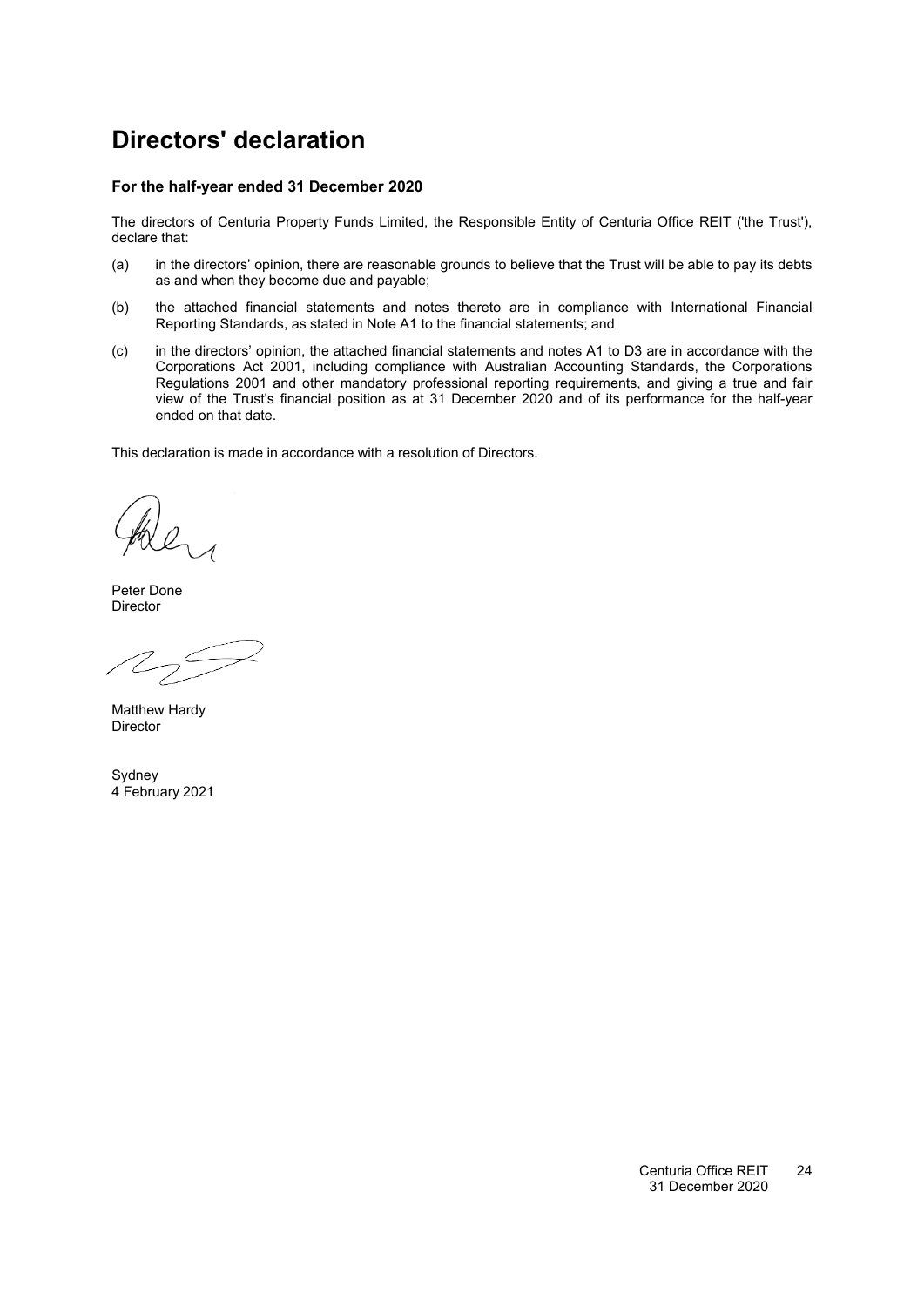

# Independent Auditor's Review Report

### To the unitholders of Centuria Office REIT

#### **Conclusion**

We have reviewed the accompanying **Interim Financial Report** of Centuria Office REIT (the Group).

Based on our review, which is not an audit, we have not become aware of any matter that makes us believe that the Interim Financial Report of Centuria Office REIT (the Group) is not in accordance with the Corporations Act 2001, including:

- giving a true and fair view of the **Group's** financial position as at 31 December 2020 and of its performance for the half-year ended on that date; and
- complying with Australian Accounting Standard AASB 134 Interim Financial Reporting and the Corporations Regulations 2001.

#### The **Interim Financial Report** comprises:

- Consolidated interim statement of financial position as at 31 December 2020;
- Consolidated interim statement of profit or loss and other comprehensive income, Consolidated interim statement of changes in equity and Consolidated interim statement of cash flows for the half-year ended on that date;
- Notes A1 to D3 comprising a summary of significant accounting policies and other explanatory information; and
- The Directors' Declaration.

The **Group** comprises Centuria Office REIT and the entities it controlled at the half year's end or from time to time during the half-year.

The **Interim Period** is the 6 months ended on 31 December 2020.

#### **Basis for Conclusion**

We conducted our review in accordance with ASRE 2410 Review of a Financial Report Performed by the Independent Auditor of the Entity. Our responsibilities are further described in the Auditor's Responsibilities for the Review of the Financial Report section of our report.

We are independent of the Group in accordance with the auditor independence requirements of the Corporations Act 2001 and the ethical requirements of the Accounting Professional and Ethical Standards Board's APES 110 Code of Ethics for Professional Accountants (including Independence Standards) (the Code) that are relevant to our audit of the annual financial report in Australia. We have also fulfilled our other ethical responsibilities in accordance with the Code.

KPMG, an Australian partnership and a member firm of the KPMG global organisation of independent member firms affiliated with KPMG International Limited, a private English company limited by guarantee. All rights reserved. The KPMG name and logo are trademarks used under license by the independent member firms of the KPMG global organisation. Liability limited by a scheme approved under Professional Standards Legislation.